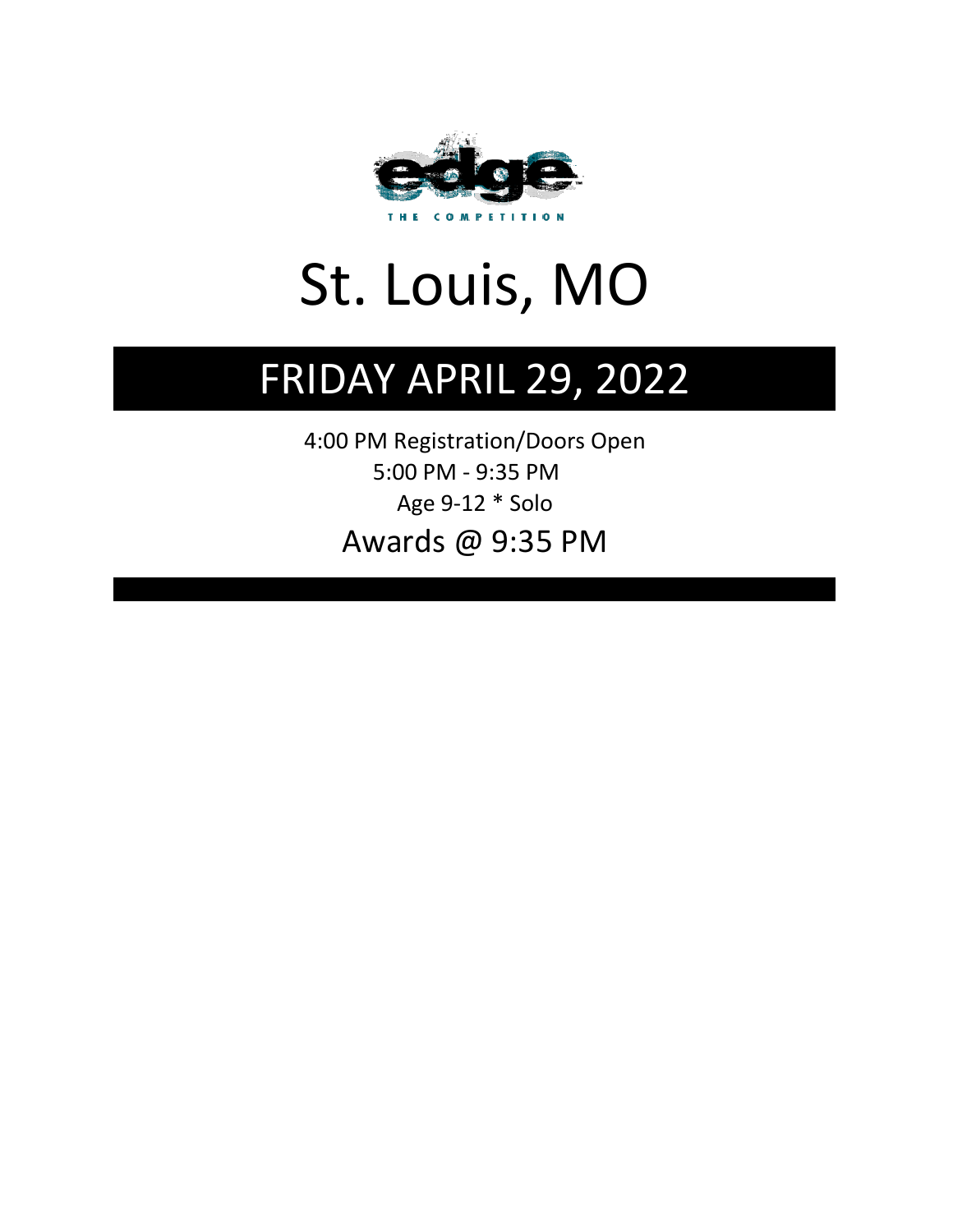

# St. Louis, MO

## SATURDAY APRIL 30, 2022

Age 13-15 \* Small Group Age 13-15 \* D/T 8:00 AM - 1:15 PM Awards @ 1:15 PM Age 8 & Under \* Small Group 7:00 AM Doors Open

Age 8 & Under \* Solo Age 9-12 \* Line Awards @ 6:20 PM Age 9-12 \* Small Group 2:15 PM - 6:20 PM

7:20 PM- 10:30 PM Age 13-15 \* Solo Awards @ 10:30 PM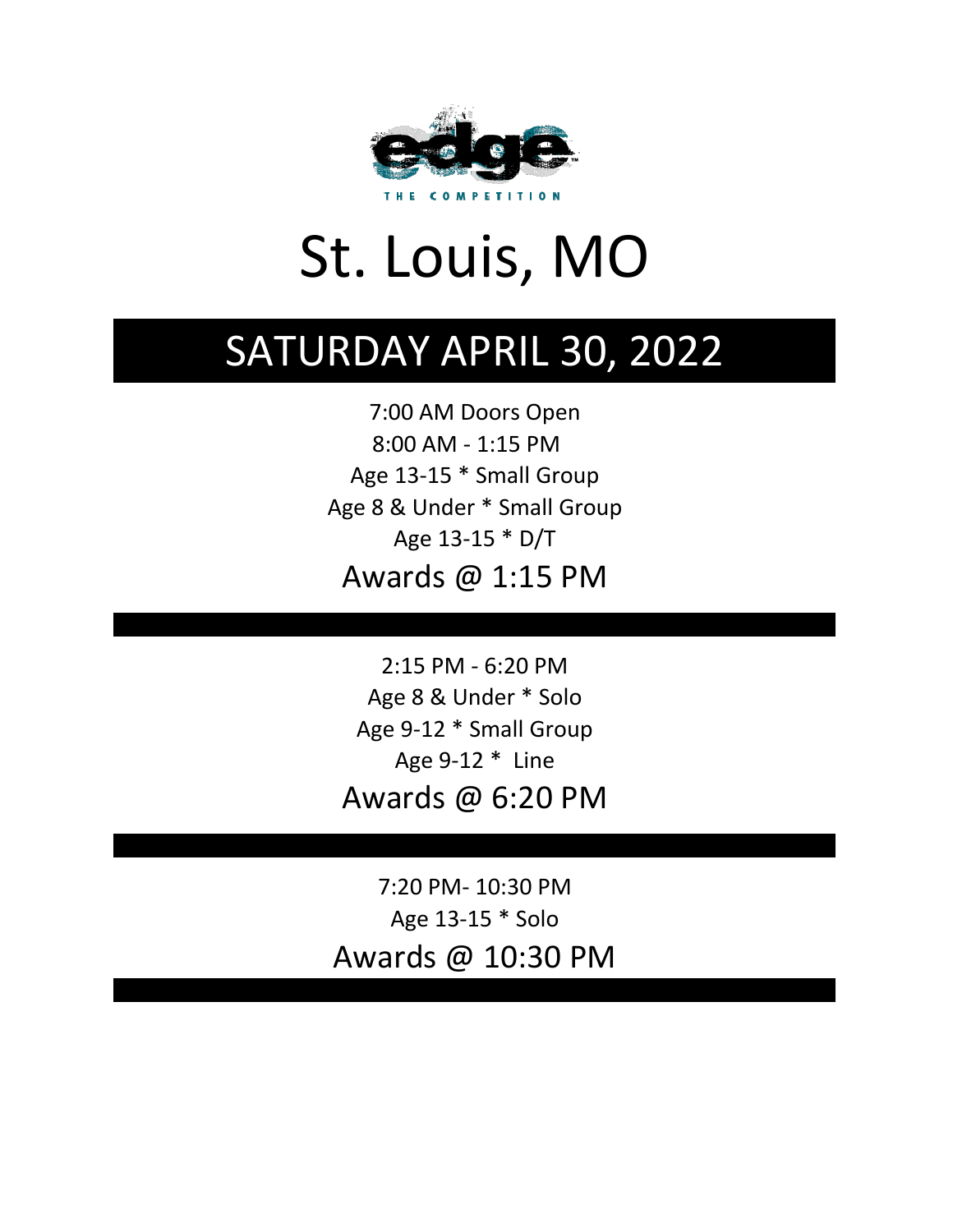

# St.Louis, MO

## SUNDAY May 1, 2022

Age 9-12 \* D/T 8:00 AM - 12:10 PM 7:00 AM Doors Open Awards @ 12:10 PM Age 13-15 \* Large Group Age 8 and Under \* Line

Age 16-19 \* Small Group Age 16-19 \* D/T Age 8 and Under \* Large Group Age 16-19 \* Large Group Age 13-15 \* Line Age 9-12 \* Large Group Age 8 and Under \* D/T Studio Awards @ 5:20 PM 1:10 PM - 5:20 PM

> Awards @ 8:40 PM 7:20 PM - 8:40 PM Age 16-19 \* Solo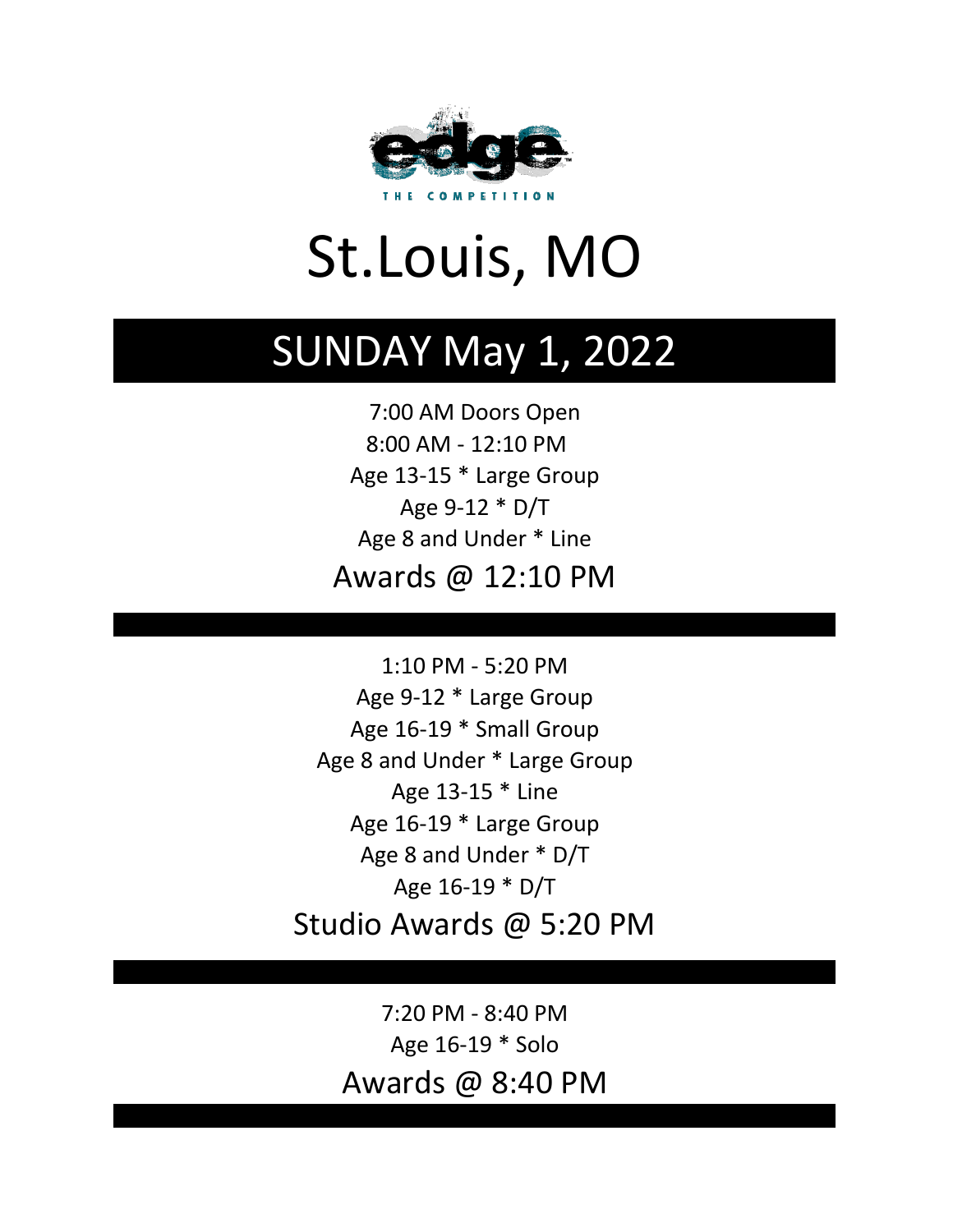#### Session: Friday - Doors Open 4:00 PM

| #1 A Cover Is Not the Book (Mia Forrest)    | Pre-teen<br>Solo<br>(11) | Character    | Intermediate |
|---------------------------------------------|--------------------------|--------------|--------------|
| #2 Ascension (Layla Graue)                  | Pre-teen<br>Solo<br>(10) | Contemporary | Intermediate |
| Skipping Stones (Layla Johnson)<br>#3       | Pre-teen<br>Solo<br>(10) | Contemporary | Intermediate |
| Better Than Today (Kayleigh Whitaker)<br>#4 | Pre-teen<br>Solo<br>(12) | Contemporary | Intermediate |
| Yours (Adaliz Delatour)<br>#5               | Pre-teen<br>Solo<br>(12) | Contemporary | Intermediate |
| Rome (Maiya Gear)<br>#6                     | Pre-teen<br>Solo<br>(12) | Contemporary | Intermediate |
| Good at Being Bad (Elena Martinez)<br>#7    | Pre-teen<br>Solo<br>(9)  | Jazz         | Intermediate |
| Hey HI Hello (Brynn Lang)<br>#8             | Pre-teen<br>Solo<br>(9)  | Jazz         | Intermediate |
| Hound Dog (Paige Randle)<br>#9              | Pre-teen<br>Solo<br>(9)  | Jazz         | Intermediate |
| #10 Born To Be Brave (Molly Lockey)         | Pre-teen<br>Solo<br>(9)  | Jazz         | Intermediate |
|                                             |                          |              |              |
| #11 Expensive (Blaire Kucharczyk)           | Pre-teen<br>Solo<br>(9)  | Jazz         | Intermediate |
| #12 Faith (Maddey Molitor)                  | Pre-teen<br>Solo<br>(9)  | Jazz         | Intermediate |
| #13 Halo (Layla Johnson)                    | Pre-teen<br>Solo<br>(10) | Lyrical      | Intermediate |
| #14 Tightrope (Chloe Dyke)                  | Pre-teen<br>Solo<br>(10) | Jazz         | Intermediate |
| #15 Work Song (Harper Couts)                | Pre-teen<br>Solo<br>(10) | Jazz         | Intermediate |
| #16 Follow Me (Mayah Gardner)               | Pre-teen<br>Solo<br>(11) | Jazz         | Intermediate |
| #17 One Heart (Olivia Perry)                | Pre-teen<br>Solo<br>(11) | Jazz         | Intermediate |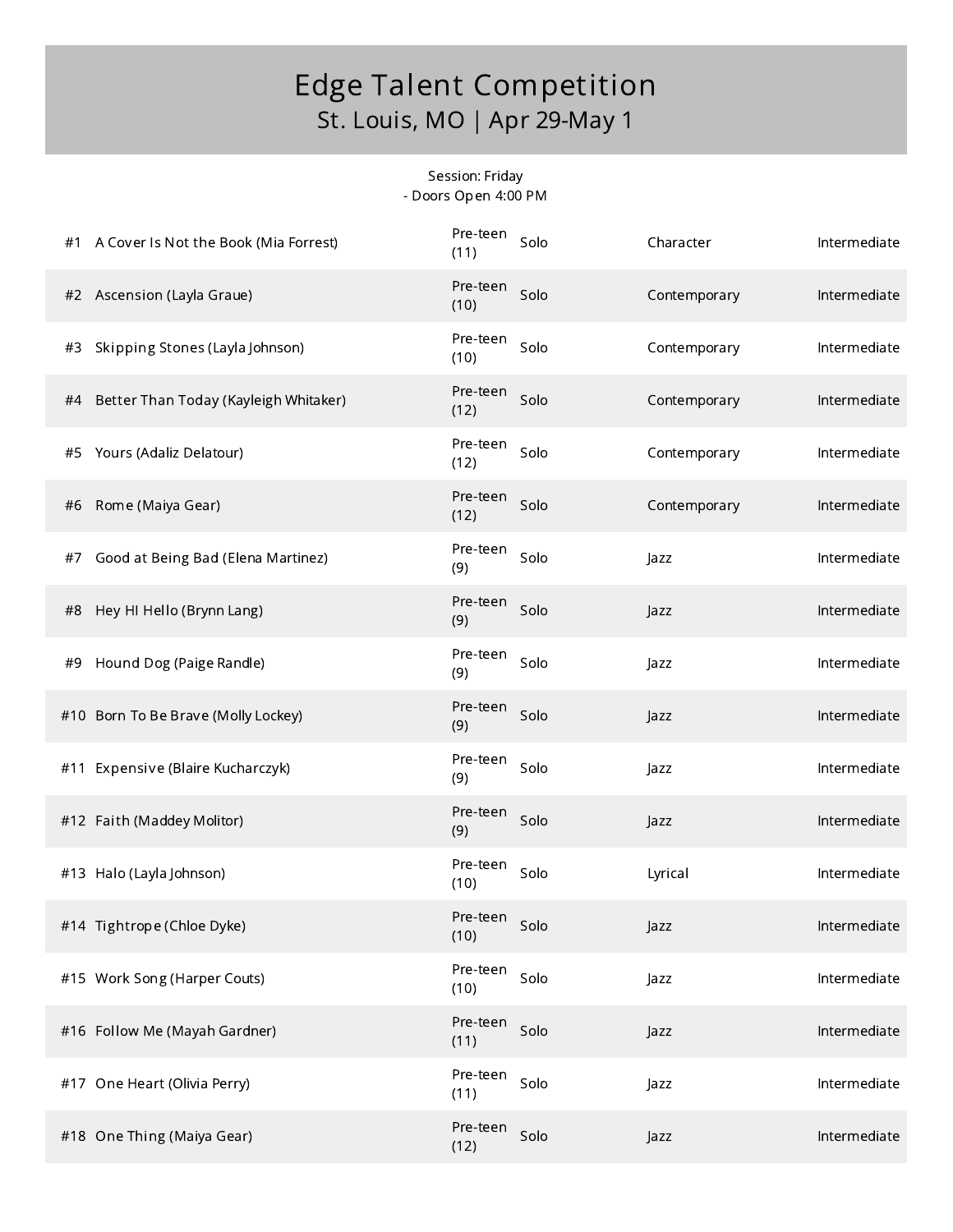| #19 Reflections (Alizabella Rivera)                    | Pre-teen<br>(9)  | Solo | Lyrical                | Intermediate |
|--------------------------------------------------------|------------------|------|------------------------|--------------|
| #20 Monster (Leighton Elbe)                            | Pre-teen<br>(9)  | Solo | Lyrical                | Intermediate |
| #21 Circle Game (Elana Bierman)                        | Pre-teen<br>(10) | Solo | Lyrical                | Intermediate |
| #22 One Dance (Olivia Jasper)                          | Pre-teen<br>(10) | Solo | Lyrical                | Intermediate |
| #23 This Is Me (Hannah Muller)                         | Pre-teen<br>(9)  | Solo | Open                   | Intermediate |
| #24 Somewhere Only We Know (Sophia Nelson)             | Pre-teen<br>(10) | Solo | Open                   | Intermediate |
| #25 Life Doesn'T Frighten Me (Elizabeth Melchor-Fendi) | Pre-teen<br>(10) | Solo | Open                   | Intermediate |
| #26 Here I Am (Miranda House)                          | Pre-teen<br>(11) | Solo | Open                   | Intermediate |
| #27 Pulled (Alizabella Rivera)                         | Pre-teen<br>(9)  | Solo | <b>Musical Theatre</b> | Intermediate |
| #28 Call ME A Princess (Olivia Jasper)                 | Pre-teen<br>(10) | Solo | <b>Musical Theatre</b> | Intermediate |
| #29 One Kiss (Leighton Elbe)                           | Pre-teen<br>(9)  | Solo | Tap                    | Intermediate |
| #30 Meet ME at the Roxy (Elana Bierman)                | Pre-teen<br>(10) | Solo | Tap                    | Intermediate |
| #31 Take My Hand (Mayah Gardner)                       | Pre-teen<br>(11) | Solo | Tap                    | Intermediate |
| #32 Weird People (Sydnie Simmons)                      | Pre-teen<br>(11) | Solo | Tap                    | Intermediate |
| #33 Jungle Swing (Isabella Hayes)                      | Pre-teen<br>(12) | Solo | Acro/Gymnastics        | Competitive  |
| #34 Ocean (Kenzlie Ott)                                | Pre-teen<br>(10) | Solo | Contemporary           | Competitive  |
| #35 My Girl (Makenna Sexton)                           | Pre-teen<br>(11) | Solo | Contemporary           | Competitive  |
| #36 Cry Baby (Ellie Jolliff)                           | Pre-teen<br>(12) | Solo | Contemporary           | Competitive  |
| #37 Throwback Love (Hayley Hipskind)                   | Pre-teen<br>(9)  | Solo | Jazz                   | Competitive  |
| #38 Glamorous Life (Harper Ebert)                      | Pre-teen<br>(10) | Solo | Jazz                   | Competitive  |
| #39 Fighter (Danity Jones)                             | Pre-teen<br>(10) | Solo | Jazz                   | Competitive  |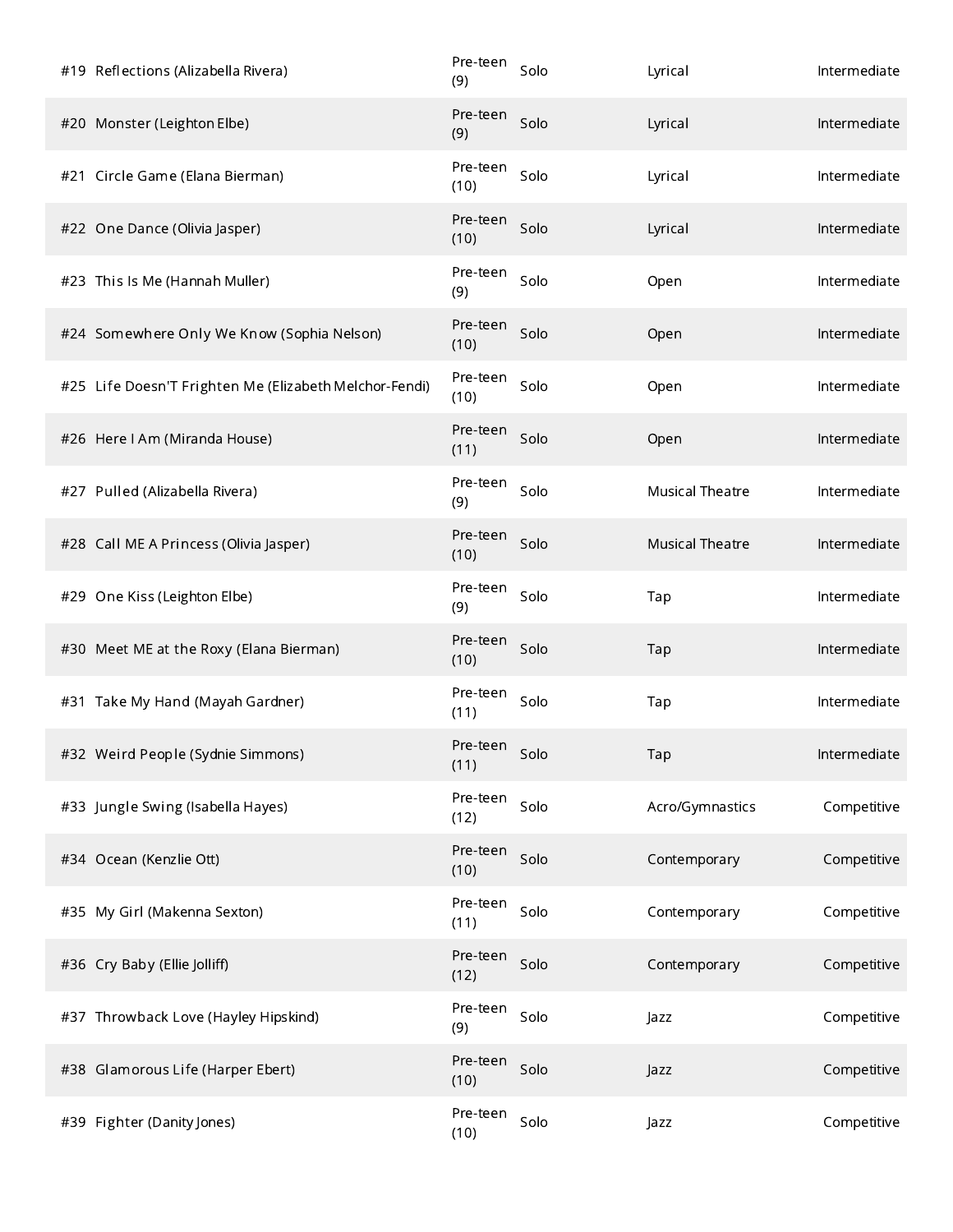| #40 Labels OR Love (Kenley Joggerst)                  | Pre-teen<br>(11) | Solo | Jazz                                  | Competitive |
|-------------------------------------------------------|------------------|------|---------------------------------------|-------------|
| #41 Stomp ME Out (Avery Mueller)                      | Pre-teen<br>(11) | Solo | Jazz                                  | Competitive |
| #42 Bellyache (Maia Benyr)                            | Pre-teen<br>(12) | Solo | Jazz                                  | Competitive |
| #43 Momma Told Me (Avery Murphy)                      | Pre-teen<br>(12) | Solo | Jazz                                  | Competitive |
| #44 You Will Be Found (Leah Ammann)                   | Pre-teen<br>(9)  | Solo | Lyrical                               | Competitive |
| #45 Brave (Lilliana Caserotti)                        | Pre-teen<br>(10) | Solo | Lyrical                               | Competitive |
| #46 Colors (Ava Klostermann)                          | Pre-teen<br>(10) | Solo | Lyrical                               | Competitive |
| #47 Wind Beneath My Wings (Peyton Seger)              | Pre-teen<br>(11) | Solo | Lyrical                               | Competitive |
| #48 The Reason (Kenley Joggerst)                      | Pre-teen<br>(11) | Solo | Lyrical                               | Competitive |
| #49 My Love (Embree Gruettemeyer)                     | Pre-teen<br>(12) | Solo | Lyrical                               | Competitive |
| #50 Cried (Maddy Luitjohan)                           | Pre-teen<br>(12) | Solo | Lyrical                               | Competitive |
| #51 Good Girl (Aubrey Luchtefeld)                     | Pre-teen<br>(9)  | Solo | Pre-Teen Miss EDGE<br>Musical Theatre | Competitive |
| #52 Shimmy Like They Do in Paree (Lilliana Caserotti) | Pre-teen<br>(10) | Solo | <b>Musical Theatre</b>                | Competitive |
| #53 All the Kings Horses (Jannah Rhodes)              | Pre-teen<br>(9)  | Solo | Open                                  | Competitive |
| #54 Soldier (Reagan Huebner)                          | Pre-teen<br>(11) | Solo | Open                                  | Competitive |
| #55 I Love You (Emily Flynn)                          | Pre-teen<br>(12) | Solo | Open                                  | Competitive |
| #56 Kill of the Night (Embree Gruettemeyer)           | Pre-teen<br>(12) | Solo | Open                                  | Competitive |
| #57 Waves of Grey (Shyanna Williams)                  | Pre-teen<br>(10) | Solo | Pre-Teen Miss EDGE<br>Contemporary    | Competitive |
| #58 Warrior (Mia Kucharczyk)                          | Pre-teen<br>(11) | Solo | Pre-Teen Miss EDGE<br>Acro/Gymnastics | Competitive |
| #59 Barbie Girl (Madyson Whitaker)                    | Pre-teen<br>(9)  | Solo | Pre-Teen Miss EDGE<br>Jazz            | Competitive |
| #60 Heartbreaker (Aubrey Luchtefeld)                  | Pre-teen<br>(9)  | Solo | Pre-Teen Miss EDGE<br>Jazz            | Competitive |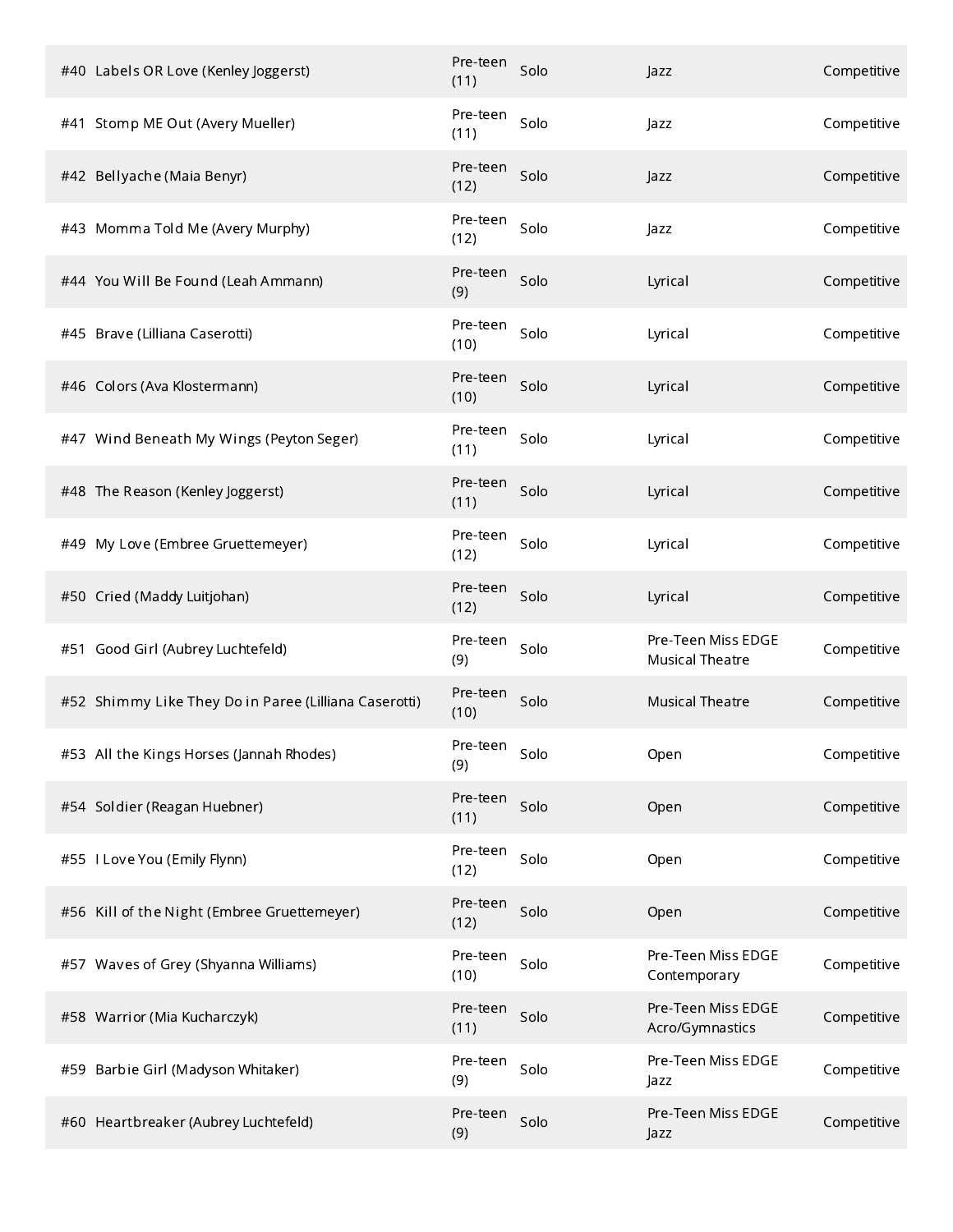| #61 Call ME Back (Jenna Kucharczyk)              | Pre-teen<br>(11) | Solo | Pre-Teen Miss EDGE<br><b>Musical Theatre</b> | Competitive |
|--------------------------------------------------|------------------|------|----------------------------------------------|-------------|
| #62 Werk (Shyanna Williams)                      | Pre-teen<br>(10) | Solo | Pre-Teen Miss EDGE<br>Jazz                   | Competitive |
| #63 Cover ME in Sunshine (Jasmyn Diaz)           | Pre-teen<br>(11) | Solo | Pre-Teen Miss EDGE<br>Lyrical                | Competitive |
| #64 You'Ve Got A Friend (Ashlyn McConnell)       | Pre-teen<br>(11) | Solo | Pre-Teen Miss EDGE<br>Lyrical                | Competitive |
| #65 Forever Young (Aubrey Luchtefeld)            | Pre-teen<br>(9)  | Solo | Pre-Teen Miss EDGE<br>Lyrical                | Competitive |
| #66 Wanna Dance With Somebody (Madyson Whitaker) | Pre-teen<br>(9)  | Solo | Pre-Teen Miss EDGE<br>Open                   | Competitive |
| #67 Make It Rain (Jazzy Sullivan)                | Pre-teen<br>(11) | Solo | Pre-Teen Miss EDGE<br>Tap                    | Competitive |
| #68 Waving Through A Window (Benjamyn Diaz)      | Pre-teen<br>(9)  | Solo | Pre-Teen Mr. EDGE<br>Lyrical                 | Competitive |
| #69 Respect (Jannah Rhodes)                      | Pre-teen<br>(9)  | Solo | Tap                                          | Competitive |
| #70 Uptown Funk (Onlee Avis)                     | Pre-teen<br>(11) | Solo | Pre-Teen Mr. EDGE<br>Tap                     | Competitive |
| #71   Want To Hold Your Hand (Zella Wicks)       | Pre-teen<br>(10) | Solo | Contemporary                                 | Future      |
| #72 Courage (Lana Cruz)                          | Pre-teen<br>(11) | Solo | Contemporary                                 | Future      |
| #73 Chaos (Makaylah Bell)                        | Pre-teen<br>(12) | Solo | Contemporary                                 | Future      |
| #74 Freedom (Madisyn Lee)                        | Pre-teen<br>(11) | Solo | Jazz                                         | Future      |
| #75 Just A Girl (Reagan Parenzuela)              | Pre-teen<br>(9)  | Solo | Jazz                                         | Future      |
| #76 Calling All the Monsters (Shaelyn McDaniel)  | Pre-teen<br>(9)  | Solo | Jazz                                         | Future      |
| #77 A Million Dreams (Kate Mueller)              | Pre-teen<br>(9)  | Solo | Lyrical                                      | Future      |
| #78 Train Wreck (Shannon McDaniel)               | Pre-teen<br>(10) | Solo | Lyrical                                      | Future      |
| #79 Wondering (Madison Tribout)                  | Pre-teen<br>(10) | Solo | Lyrical                                      | Future      |
| #80 Amazing Grace (Casey Lopinot)                | Pre-teen<br>(11) | Solo | Lyrical                                      | Future      |
| #81 Stone (Madisyn Lee)                          | Pre-teen<br>(11) | Solo | Lyrical                                      | Future      |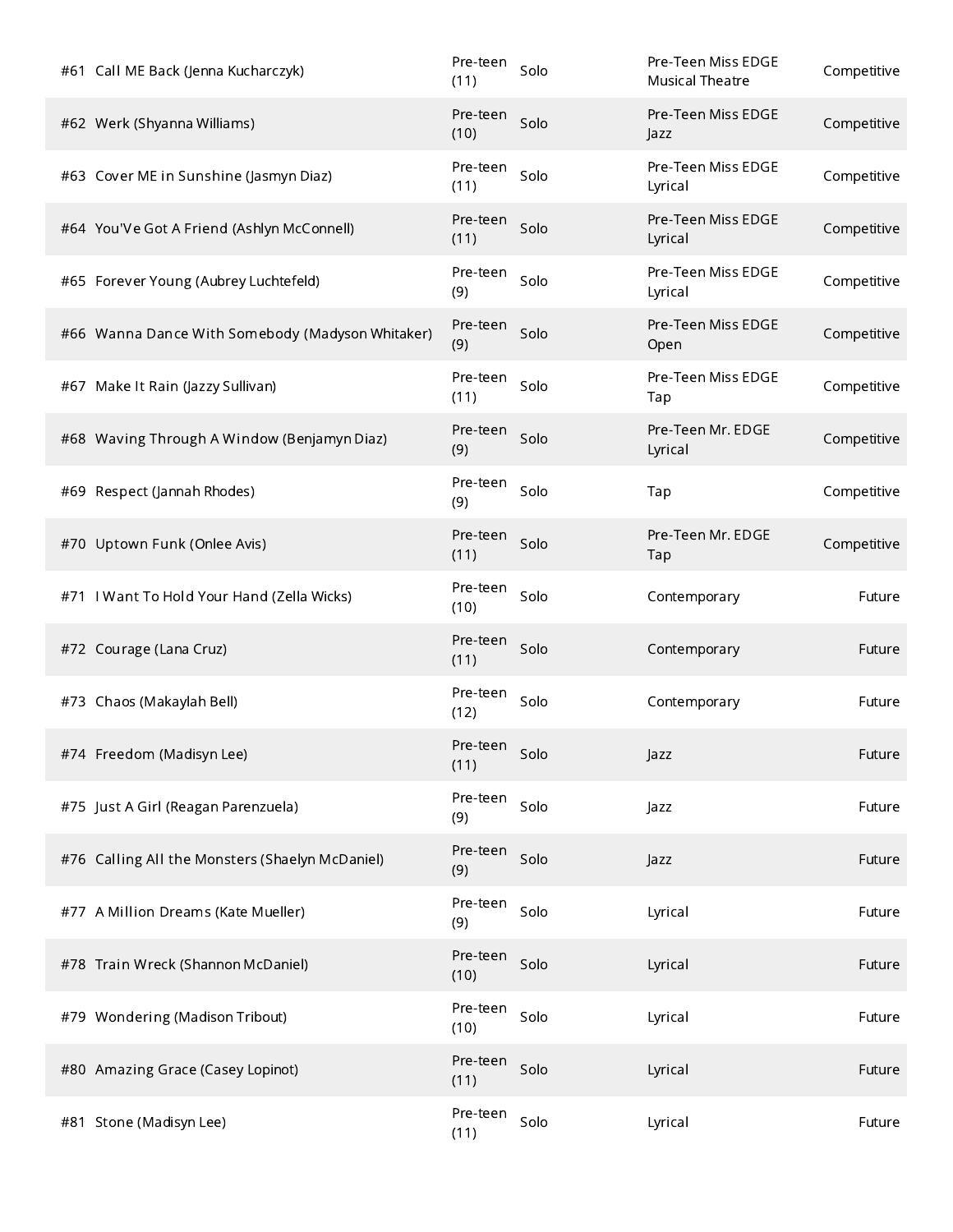| #82 Invisible String (Abigail Hutchinson)   | Pre-teen<br>(12) | Solo | Lyrical | Future |
|---------------------------------------------|------------------|------|---------|--------|
| #83 Best Day of My Life (Sheridan Gilbreth) | Pre-teen<br>(10) | Solo | Tap     | Future |
| #84 Fabulous (Alyssa Moore)                 | Pre-teen<br>(10) | Solo | Tap     | Future |

Competition Starts 5:00 PM Awards 9:35 PM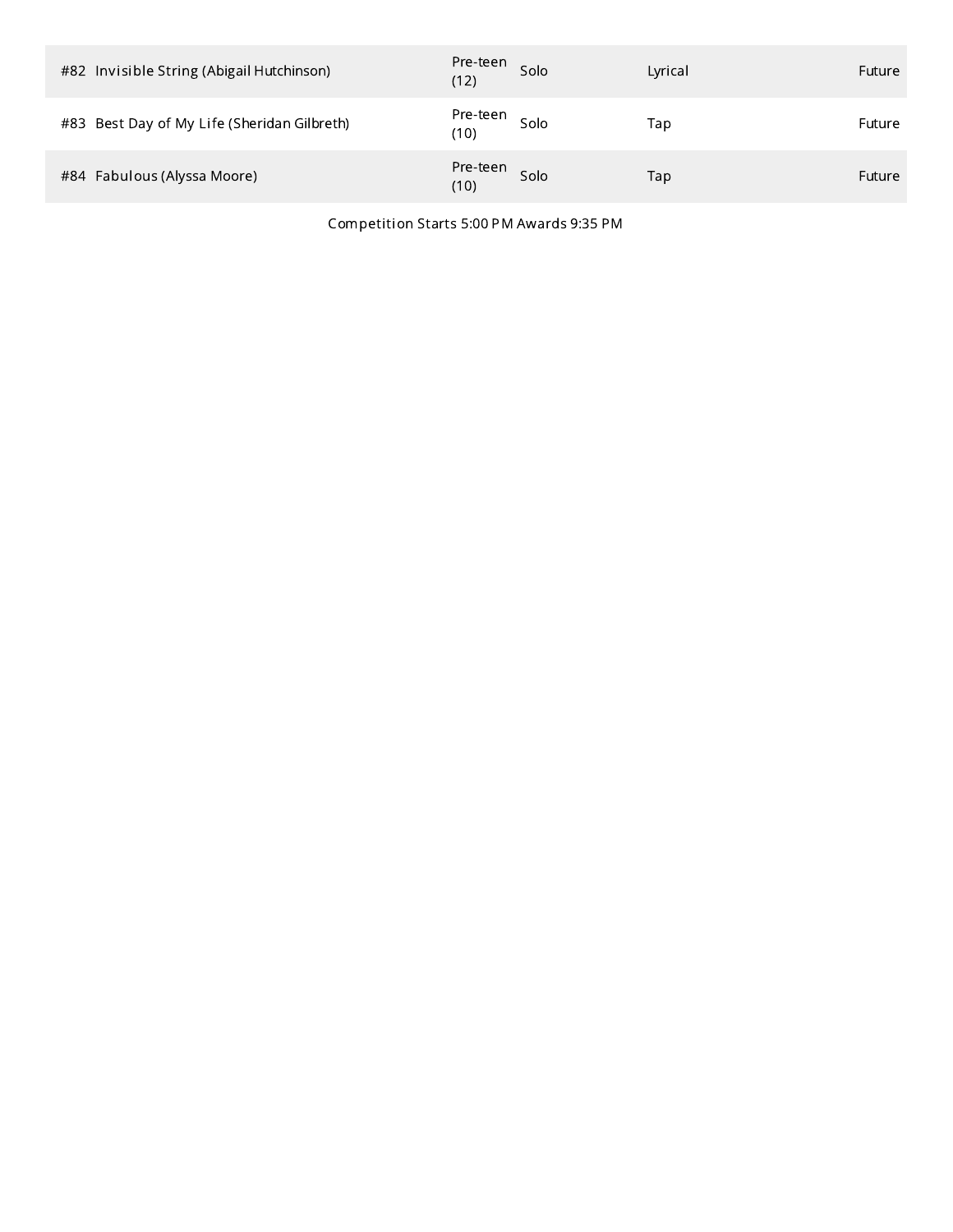#### Session: Saturday Session 1 - Doors Open 7:00 AM

| #85 D.D | Adelyn Brandon, Brooke Teague, Chloe-Lynn Massey, Ella Brandon, Jamie Diller                                                                               | Teen (14) Small Group | Jazz                   | Intermediate |
|---------|------------------------------------------------------------------------------------------------------------------------------------------------------------|-----------------------|------------------------|--------------|
|         | #86 Every Time the Beat Drops<br>Aly Mintman, Anna Meyer, Anylah Watson, Ava Brockman, Ella Shorts, Sarah Starrett                                         | Teen (13) Small Group | Funk/Hip Hop           | Future       |
| #87     | Rule the World<br>Avery Schafer, Elena Martinez, Hannah Muller, Lana Cruz, Megan Kyriacou, Mia Forrest, Miranda House, Samantha House                      | Teen (11) Small Group | Contemporary           | Intermediate |
| #88     | Flowers To Fool Them<br>Anya Reed, Lilly Thompson, Maddie Karfs, Peyton Bierman, Sara Crook                                                                | Teen (15) Small Group | Contemporary           | Intermediate |
| #89     | Believe<br>Alicia McConachie, Ava Conway, Faith Hookerman, Izzy Bauer, Kendall Kortkamp, Lindsay Ortell, Myleigh Turnipseed, Rylea Gilbert, Sofia Jasper   | Teen (15) Small Group | Contemporary           | Intermediate |
| #90     | Falling Up<br>Adirah Heppermann, Amelia Keesey, Anna Satterly, Madelyn Heuser, Sydney Tucker                                                               | Teen (15) Small Group | Contemporary           | Intermediate |
| #91     | Bad Dreams<br>Alyssa Vincent, Amelia Brummer, Bronwyn Roesch, Kaitlynn Bishop, Kyla Hatfield, Maya Manning, Natalie Ruegge                                 | Teen (15) Small Group | Contemporary           | Intermediate |
|         | #92 Beautiful Noise<br>Adelyn Brandon, Brooke Teague, Chloe-Lynn Massey, Ella Brandon, Jamie Diller, Layla Johnson                                         | Teen (14) Small Group | Lyrical                | Intermediate |
|         | #93 Body<br>Adelaide Corwin, Carson Dyer, Jaliyah Irby, Kirsten Pickens, Maiya Gear, Mayah Gardner, Morgan Elsaw, Sophia Kaiser                            | Teen (13) Small Group | Jazz                   | Intermediate |
|         | #94 Vertigo<br>Avery Schafer, Brooke Harrison, Megan Kyriacou, Mia Forrest                                                                                 | Teen (14) Small Group | Jazz                   | Intermediate |
|         | #95 Cross That Bridge<br>Adirah Heppermann, Amelia Keesey, Anna Satterly, Madelyn Heuser, Sydney Tucker                                                    | Teen (15) Small Group | <b>Musical Theatre</b> | Intermediate |
|         | #96 Teeth<br>Alicia McConachie, Ava Conway, Faith Hookerman, Izzy Bauer, Kendall Kortkamp, Lindsay Ortell, Myleigh Turnipseed, Rylea Gilbert, Sofia Jasper | Teen (15) Small Group | <b>Jazz</b>            | Intermediate |
|         | #97 Not Ok<br>Anya Reed, Aubrey Lake, Lilly Thompson, Maddie Karfs, Madison Ross, Peyton Bierman, Riaynn Pellman, Sara Crook                               | Teen (14) Small Group | Lyrical                | Intermediate |
|         | #98 Young and Beautiful<br>Breianah Zerr, Molly Slizewski, Olivia Holland, Sarah Harrison                                                                  | Teen (14) Small Group | Lyrical                | Intermediate |
|         | #99 Goldwing<br>Alyssa Vincent, Amelia Brummer, Bronwyn Roesch, Kaitlynn Bishop, Kyla Hatfield, Maya Manning, Natalie Ruegge                               | Teen (15) Small Group | Open                   | Intermediate |
|         | #100 S.O.S.<br>Anna Satterly, Izzy Bauer, Myleigh Turnipseed, Sofia Jasper, Victoria Heintzelman                                                           | Teen (14) Small Group | Open                   | Intermediate |
|         | #101 The Game<br>Elyssa Vitale, Emma Schutzenhofer, Grace Vitale, Isabella Hayes, Madyson Whitaker, Mia Kucharczyk                                         | Teen (12) Small Group | Acro/Gymnastics        | Competitive  |
|         | #102 The Fall<br>Aurie Glenn, Avery Murphy, Ellie Lewis, Emma Welton, Lana Sheppard, Reagan Huebner, Sarah Evans, Sophie Kowalski, Tamila Palchak          | Teen (13) Small Group | Contemporary           | Competitive  |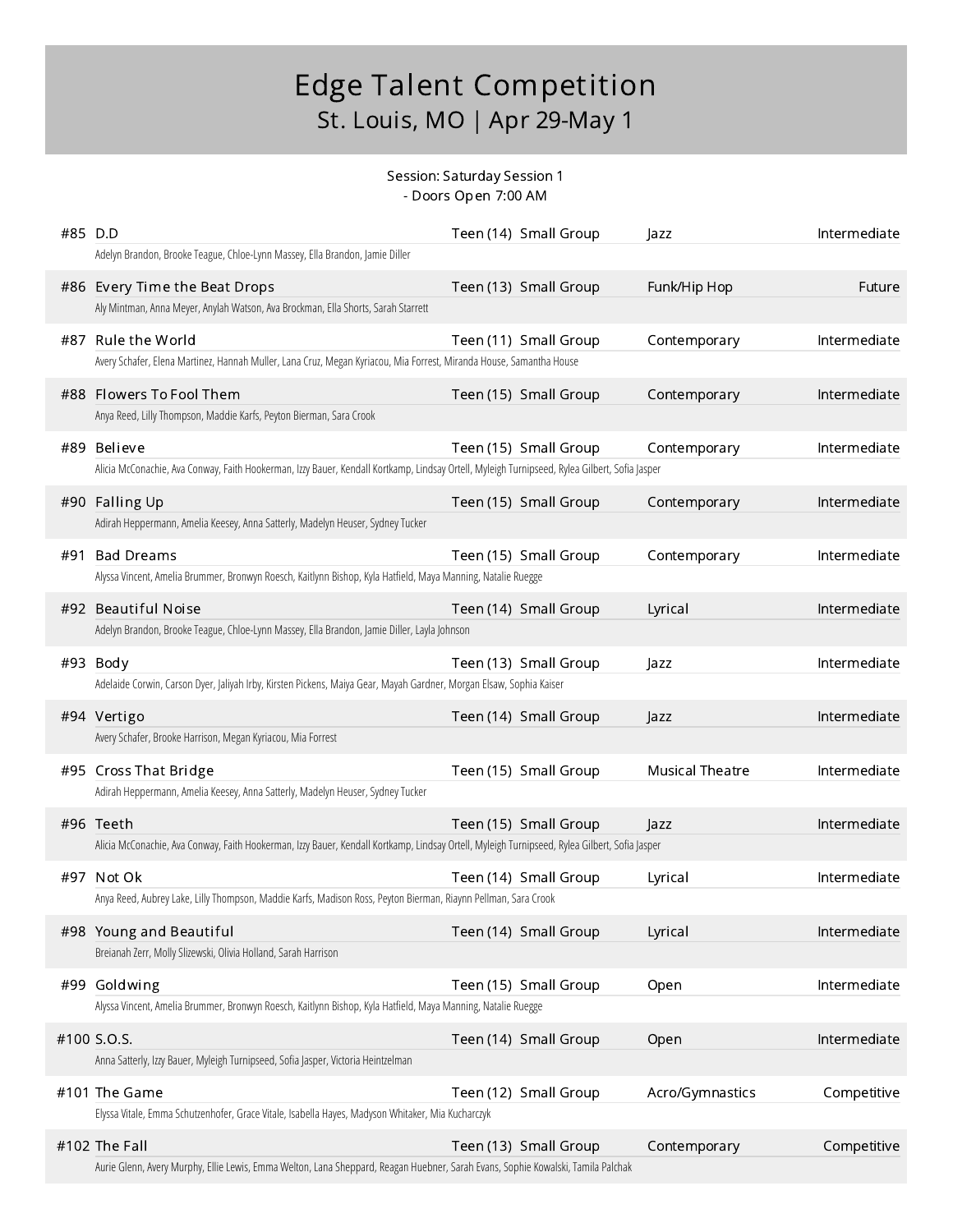|               | #103 Carry You<br>Altyn Timlin, Anna Lacy, Evy Kate Lancaster, Mary Richey, Mia Timlin, Olivia Schoolman, Samantha Schoolman, Stella Schweain                    | Teen (13) Small Group  | Contemporary           | Competitive  |
|---------------|------------------------------------------------------------------------------------------------------------------------------------------------------------------|------------------------|------------------------|--------------|
| #104 Gasolina | Ava Conway, Faith Hookerman, Izzy Bauer, Lindsay Ortell, Rylea Gilbert, Sofia Jasper                                                                             | Teen (15) Small Group  | Open                   | Intermediate |
|               | #105 Stay Alive<br>Abby Jolliff, Anna Cramer, Ava Fisher, Bella Maue, Harleigh Wellen, Makayla Cook, Mya Schuepbach, Shayla Hebenstreit                          | Teen (14) Small Group  | Contemporary           | Competitive  |
|               | #106 You'Ll Never Forget<br>Amariss Mueller, Elyssa Vitale, Emma Schutzenhofer, Grace Vitale, Josie Schwable, Laney Marino, Mackenzie Branson, Madelyn Zittel    | Teen (15) Small Group  | Contemporary           | Competitive  |
|               | #107 Care About Us<br>Carson Dyer, Cashia Young, Maiya Gear, Makaylah Bell, Marlee Owens, Mayah Gardner, Morgan Elsaw, Sophia Kaiser                             | Teen (13) Small Group  | Tap                    | Intermediate |
|               | #108 Come Alive<br>Anya Reed, Aubrey Lake, Chrissy Nolda, Lilly Thompson, Maddie Karfs, Madison Ross, Peyton Bierman, Riaynn Pellman, Sara Crook                 | Teen (14) Small Group  | Tap                    | Intermediate |
|               | #109 Sing, Sing, Sing<br>Adirah Heppermann, Ava Conway, Lindsay Ortell, Madelyn Heuser, Sofia Jasper, Sydney Schlup                                              | Teen (15) Small Group  | Tap                    | Intermediate |
|               | #110 The Devil Went Down To Georgia<br>Brooke Narancich, Cierra Graves, Johnna Collins, Madeleine Cerneka, Molly Phillips, Rhian Austin                          | Teen (15) Small Group  | Tap                    | Intermediate |
| #111 Mvp      | Alyssa Bottom, Anna Cramer, Ava Fisher, Bella Maue, Harleigh Wellen, Makayla Cook, Mya Schuepbach, Shayla Hebenstreit                                            | Teen (14) Small Group  | Funk/Hip Hop           | Competitive  |
|               | #112 Joke's On You<br>Altyn Timlin, Anna Lacy, Evy Kate Lancaster, Mary Richey, Mia Timlin, Samantha Schoolman, Stella Schweain                                  | Teen (13) Small Group  | Jazz                   | Competitive  |
|               | #113 Now and Then<br>Addyson Owsley, Aurie Glenn, Carleigh Adams, Ella Blanchard, Ellie Lewis, Lana Sheppard, Leah Brader, Sarah Evans, Sophie Kowalski          | Teen (13) Small Group  | Jazz                   | Competitive  |
|               | #114 Wade in the Water<br>Cashia Young, Christina Carter, Kourtney Young, Lexington Suttle, Maiya Gear, Marlee Owens, Morgan Elsaw, Sophia Kaiser                | Teen (13) Small Group  | Lyrical                | Competitive  |
|               | #115 Let ME Think About It<br>Abby Jolliff, Anna Cramer, Ava Fisher, Bella Maue, Mya Schuepbach                                                                  | Teen (14) Small Group  | Jazz                   | Competitive  |
|               | #116 Mein Herr<br>Altyn Timlin, Anna Lacy, Evy Kate Lancaster, Mary Richey, Mia Timlin, Samantha Schoolman                                                       | Teen (13) Small Group  | <b>Musical Theatre</b> | Competitive  |
|               | #117 Bennie and the Jets<br>Addison Ebert, Aurie Glenn, Carleigh Adams, Ella Blanchard, Ellie Lewis, Haylee Carlson, Lana Sheppard, Leah Brader, Tamila Palchak  | Teen (13) Small Group  | <b>Musical Theatre</b> | Competitive  |
| #118 Rescue   | Ashlyn Swartz, Benjamyn Diaz, Jasmyn Diaz, Jazsneelia Harding, Madison Huey, Maycee Wray                                                                         | Teen (13) Small Group  | Lyrical                | Competitive  |
|               | #119 Hey Lil Mama<br>Delanie McDuffie, Emma Burgess, Janie Peters, Layla Dahl, Mallory White, Natalia Heintzelman, Nora Miller, Raegan Cook, Scarlett Bird       | Junior (7) Small Group | Funk/Hip Hop           | Future       |
|               | #120 Peppermint Twist<br>Alejah Little, Chloe Lovshin, Emerson O'Neill, Isla Prestin, Madison Parent, Miya Whitehead, Paisley Morrison, Remi Roustio, Rylie Hart | Junior (4) Small Group | Jazz                   | Future       |
|               | #121 New Normal<br>Addison Ebert, Anna Weber, Gillian Adam, Haylee Carlson, Nora Rook, Zoe Bockstadter                                                           | Teen (14) Small Group  | Open                   | Competitive  |
|               | #122 When I Grow Up<br>Amelia Luitjohan, Claire Winet, Hadley Hipskind, Hailey Klostermann                                                                       | Junior (6) Small Group | Jazz                   | Future       |
| #123 Dive     |                                                                                                                                                                  | Junior (7) Small Group | Jazz                   | Future       |

Harper Williams, Hope Duncan, Janna Nguyen, Jyniah Martin, Karsyn Lee, McKenzie Lemasters, Neveah Bell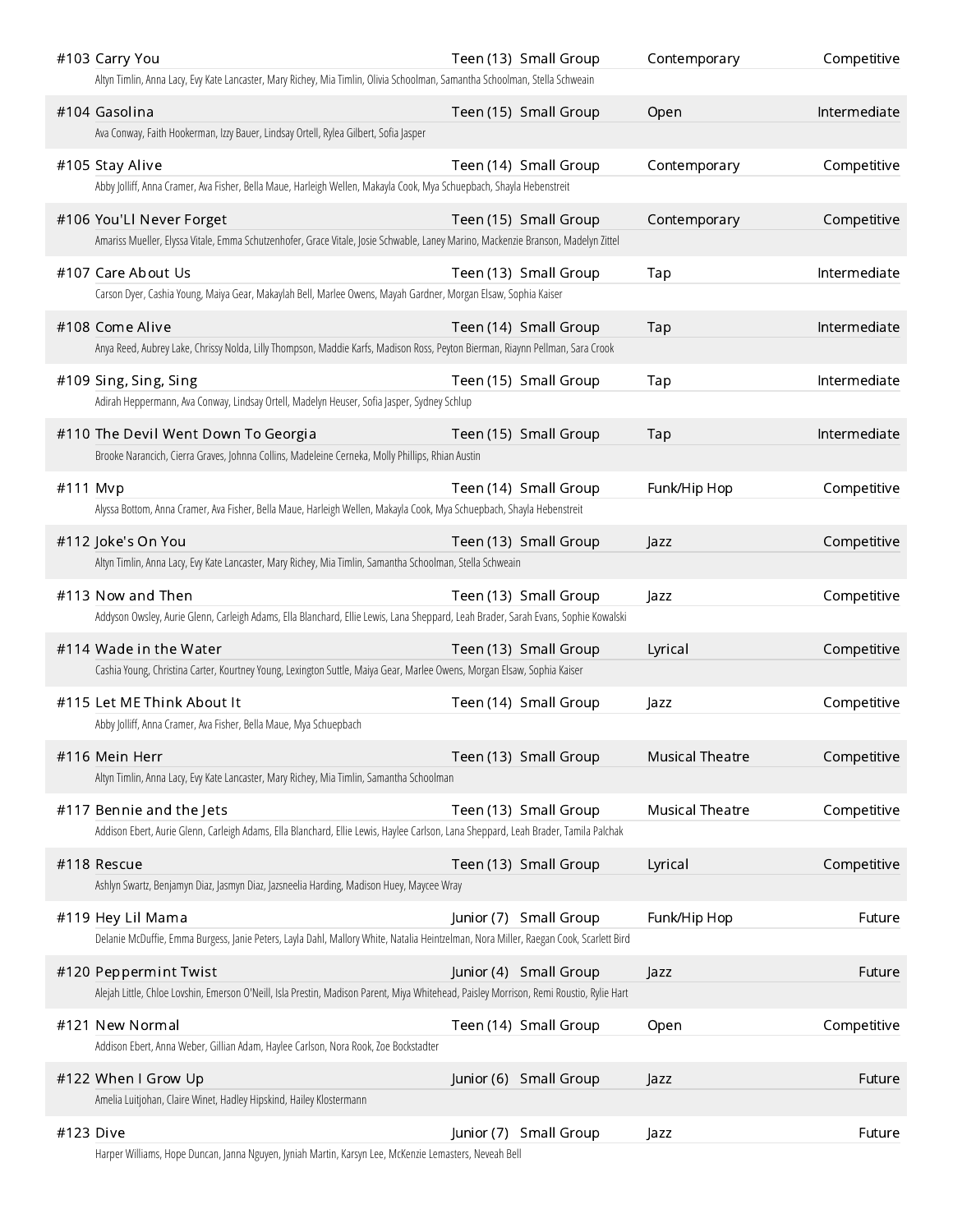| #124 Hit ME Up<br>Delanie McDuffie, Emma Burgess, Janie Peters, Layla Dahl, Madelynn Powelson, Mallory White, Natalia Heintzelman, Nora Miller, Raegan Cook |                    | Junior (7) Small Group | Jazz                   | Future       |
|-------------------------------------------------------------------------------------------------------------------------------------------------------------|--------------------|------------------------|------------------------|--------------|
| #125 Seacruise Cuties                                                                                                                                       |                    | Junior (7) Small Group | <b>Musical Theatre</b> | Future       |
| Avery Boucher, Cora Stix, Eleanor Coonce, Faith Day, Harper Elmendorf, Heidi Breen, Liliana Giganti, Tinleigh Austin                                        |                    |                        |                        |              |
| #126 You Raise ME Up                                                                                                                                        |                    | Junior (8) Small Group | Lyrical                | Future       |
| Aubree Sheppard, Axell Cook, Brianna Shorts, Brooklyn Shorts, Cecilia White, Lilah Keesey, Shaelyn McDaniel                                                 |                    |                        |                        |              |
| #127 The Glow<br>Alejah Little, Chloe Lovshin, Emerson O'Neill, Isla Prestin, Madison Parent, Miya Whitehead, Paisley Morrison, Remi Roustio, Rylie Hart    |                    | Junior (4) Small Group | Lyrical                | Future       |
| #128 You Are My Sunshine                                                                                                                                    |                    | Junior (6) Small Group | Lyrical                | Future       |
| Maddie Draghici, Madelyn Jackson, Megan Lawson, Skylar Ravellette                                                                                           |                    |                        |                        |              |
| #129 Boogie Shoes                                                                                                                                           |                    | Junior (7) Small Group | Tap                    | Future       |
| Delanie McDuffie, Emma Burgess, Janie Peters, Layla Dahl, Madelynn Powelson, Nora Miller, Raegan Cook                                                       |                    |                        |                        |              |
| #130 Lipstick                                                                                                                                               |                    | Junior (6) Small Group | Tap                    | Future       |
| Cora Stix, Deyton Kette, Faith Day, Heidi Breen, Liliana Giganti, Tinleigh Austin                                                                           |                    |                        |                        |              |
| #131 Crazy Little Thing Called Love                                                                                                                         |                    | Junior (8) Small Group | Tap                    | Future       |
| Aubree Sheppard, Axell Cook, Cecilia White, Hadley Martell, Maddey Molitor, Mallory White, Reagan Parenzuela                                                |                    |                        |                        |              |
| #132 Wannabe<br>Averie Salmons, Baylee Chism, Gwyneth Bright, Haven McLelland, Rylee Harris                                                                 |                    | Junior (7) Small Group | <b>Jazz</b>            | Intermediate |
| #133 My Own Drum                                                                                                                                            |                    | Junior (8) Small Group | Jazz                   | Intermediate |
| Julia Scoles, Keira McConnell, Kimber Couts, Lynnex Mothersbaugh                                                                                            |                    |                        |                        |              |
| #134 Pink Cadillac                                                                                                                                          |                    | Junior (8) Small Group | Jazz                   | Competitive  |
| Ellerey Eberwein, Kerigan Athmer, Kyleigh Fields, Laina Spalding, Lila Beiser, Olivia Herderhorst, Sunny Miller                                             |                    |                        |                        |              |
| #135 Womanizer                                                                                                                                              | Teen (13) Duo/Trio |                        | Jazz                   | Future       |
| Abigail Hutchinson, Caihya Fisk, Samantha Kovath                                                                                                            |                    |                        |                        |              |
| #136 Snowman<br>Anna Meyer, Sarah Starrett                                                                                                                  | Teen (14) Duo/Trio |                        | Lyrical                | Future       |
| #137 Kick It                                                                                                                                                | Teen (13) Duo/Trio |                        | Acro/Gymnastics        | Intermediate |
| Cashia Young, Maiya Gear, Mayah Gardner                                                                                                                     |                    |                        |                        |              |
| #138 Holland                                                                                                                                                | Teen (14) Duo/Trio |                        | Contemporary           | Intermediate |
| Anya Reed, Sara Crook                                                                                                                                       |                    |                        |                        |              |
| #139 Myth                                                                                                                                                   | Teen (14) Duo/Trio |                        | Contemporary           | Intermediate |
| Madison Ross, Riaynn Pellman                                                                                                                                |                    |                        |                        |              |
| #140 Nelly's Girls<br>Alayna Seabaugh, Embree Gruettemeyer, Gracie Simone                                                                                   | Teen (14) Duo/Trio |                        | Funk/Hip Hop           | Intermediate |
|                                                                                                                                                             |                    |                        |                        |              |
| #141 Lizzo<br>Anna Meyer, Ava Brockman                                                                                                                      | Teen (13) Duo/Trio |                        | Open                   | Future       |
| #142 Want You To Want Me                                                                                                                                    | Teen (13) Duo/Trio |                        | Jazz                   | Intermediate |
| Breianah Zerr, Olivia Clines, Olivia Holland                                                                                                                |                    |                        |                        |              |
| #143 Telephone Hour                                                                                                                                         | Teen (14) Duo/Trio |                        | <b>Musical Theatre</b> | Intermediate |
| Bella Mason, Sofia Jasper                                                                                                                                   |                    |                        |                        |              |
| #144 Hanging Tree<br>Cierra Graves, Johnna Collins, Molly Slizewski                                                                                         | Teen (15) Duo/Trio |                        | Lyrical                | Intermediate |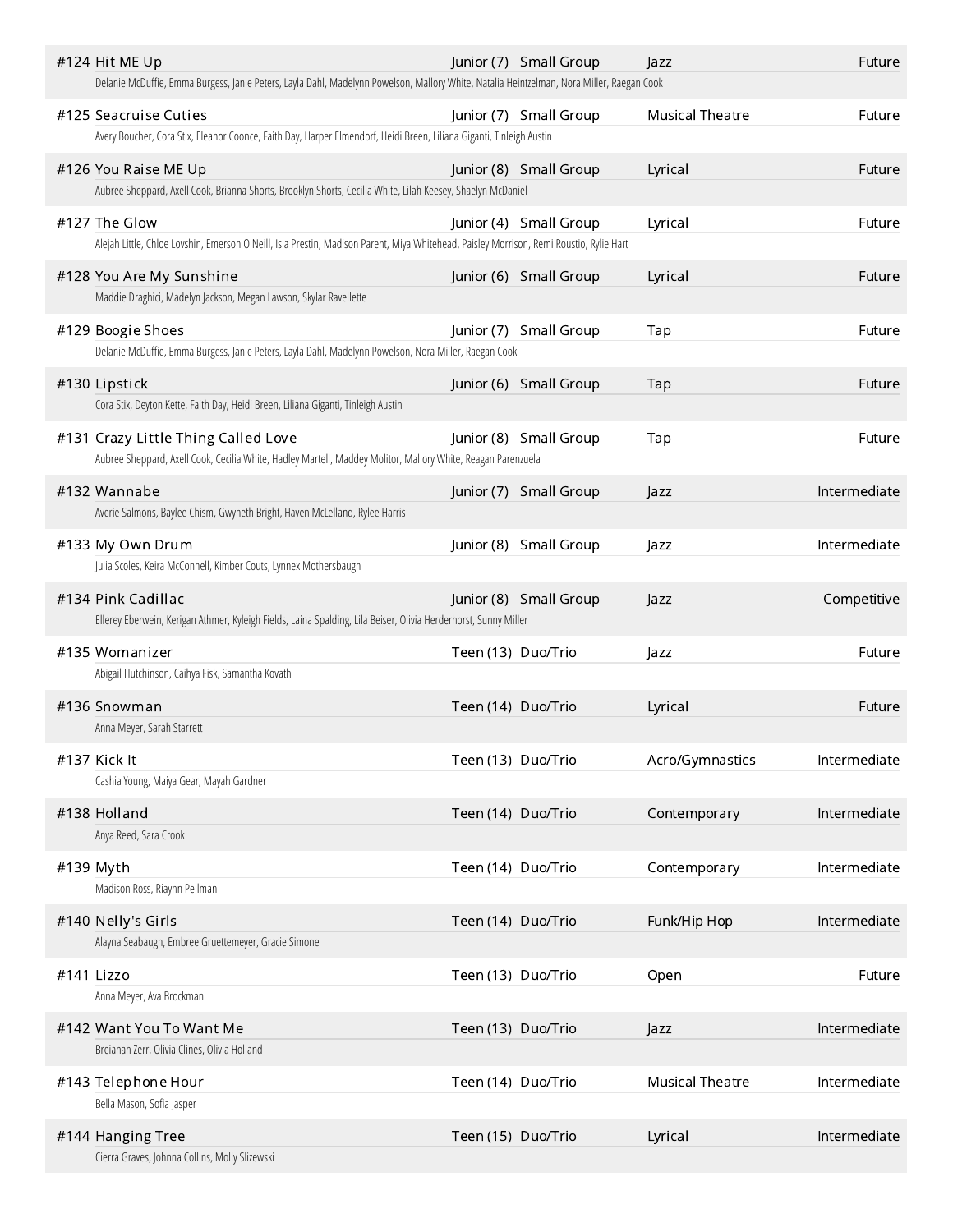| #145 Take On the World                           | Teen (15) Duo/Trio | Lyrical      | Intermediate |
|--------------------------------------------------|--------------------|--------------|--------------|
| Myleigh Turnipseed, Rylea Gilbert                |                    |              |              |
| #146 Hold On                                     | Teen (15) Duo/Trio | Lyrical      | Intermediate |
| Adirah Heppermann, Madelyn Heuser                |                    |              |              |
| #147 Sugar N Spice                               | Teen (15) Duo/Trio | Open         | Intermediate |
| Lindsay Ortell, Sofia Jasper                     |                    |              |              |
| #148 Downtown                                    | Teen (14) Duo/Trio | Modern       | Competitive  |
| Abby Jolliff, Mya Schuepbach, Shayla Hebenstreit |                    |              |              |
| #149 All of Me                                   | Teen (14) Duo/Trio | Tap          | Competitive  |
| Cailynn Mueth, Claire Mueller, Mackenzie Branson |                    |              |              |
| #150 S'Endormir                                  | Teen (13) Duo/Trio | Contemporary | Competitive  |
| Addison Ebert, Ella Blanchard, Zoe Bockstadter   |                    |              |              |
| #151 Daydream                                    | Teen (14) Duo/Trio | Contemporary | Competitive  |
| Gillian Adam, Haylee Carlson                     |                    |              |              |
| #152 That's Life                                 | Teen (14) Duo/Trio | Contemporary | Competitive  |
| Ava Fisher, Makayla Cook                         |                    |              |              |
| #153 Mirror, Mirror                              | Teen (14) Duo/Trio | Contemporary | Competitive  |
| Sarah Evans, Sophie Kowalski                     |                    |              |              |
| #154 Refuge                                      | Teen (15) Duo/Trio | Contemporary | Competitive  |
| Elyssa Vitale, Grace Vitale                      |                    |              |              |
| #155 I Got That                                  | Teen (14) Duo/Trio | Jazz         | Competitive  |
| Aurie Glenn, Ellie Lewis                         |                    |              |              |
| #156 Smoke Signals                               | Teen (14) Duo/Trio | Open         | Competitive  |
| Ava Fisher, Mya Schuepbach                       |                    |              |              |
| #157 I'Ll Be There for You                       | Teen (14) Duo/Trio | Tap          | Competitive  |
| Lazzu Culliuan, Mackonzio Prancon                |                    |              |              |

Jazzy Sullivan, Mackenzie Branson

Competition Starts 8:00 AM Awards 1:15 PM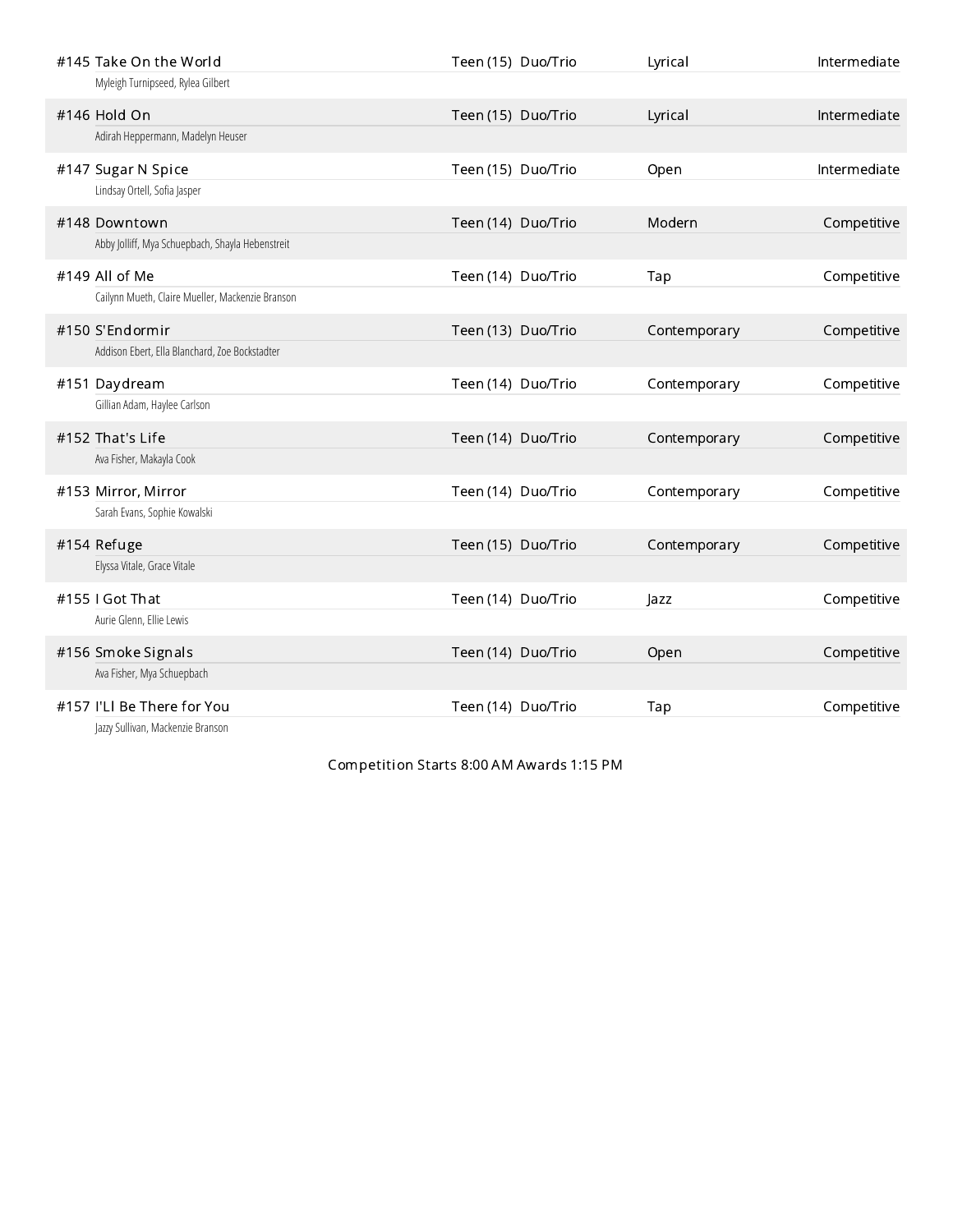#### Session: Saturday Session 2 - Competition Starts 2:15 PM

|           | #158 Queen                                                                                                                                                                                                                                                                                                                                                                                                                                                                                                                                                                                                                                                                                                                                                                                                                                                             | Pre-teen<br>(11) | Line        | Jazz                   | Intermediate |
|-----------|------------------------------------------------------------------------------------------------------------------------------------------------------------------------------------------------------------------------------------------------------------------------------------------------------------------------------------------------------------------------------------------------------------------------------------------------------------------------------------------------------------------------------------------------------------------------------------------------------------------------------------------------------------------------------------------------------------------------------------------------------------------------------------------------------------------------------------------------------------------------|------------------|-------------|------------------------|--------------|
|           | Abigail Smythe, Addison Ebert, Addyson Owsley, Alaynah Binder, Amelia Melchor-Fendi, Anna Weber, Annaliese Glenn, Ashlyn Deuser, Aurie Glenn, Ava Champion, Avery Boucher, Avery Mueller,<br>Avery Murphy, Brayleigh Austin, Brynn Kersting, Carleigh Adams, Chloe Dyke, Cora Stix, Deyton Kette, Eleanor Coonce, Elizabeth Melchor-Fendi, Ella Blanchard, Ella Sitarski, Ellie Lewis, Emma<br>Welton, Faith Day, Gillian Adam, Haley Daniels, Harper Ebert, Harper Elmendorf, Haylee Carlson, Heidi Breen, Kaitlin Stumpf, Karli Greco, Kate Mueller, Laila Stix, Lana Sheppard, Layla Graue, Leah<br>Brader, Lila D'Angelo, Liliana Giganti, Liza Catlin, Madison Baughn, Madison Maetten, Nora Rook, Reagan Huebner, Rylee Carlson, Samantha Critchlow, Sarah Evans, Sophie Kowalski, Tamila<br>Palchak, Tinleigh Austin, Vivyani Rose, Zoe Bockstadter, Zoe Miller |                  |             |                        |              |
|           | #159 Emergency                                                                                                                                                                                                                                                                                                                                                                                                                                                                                                                                                                                                                                                                                                                                                                                                                                                         | Pre-teen<br>(11) | Small Group | Jazz                   | Future       |
|           | Aly Mintman, Ava Brockman, Ella Shorts, Mireya Heppermann, Sarah Starrett, Shannon McDaniel                                                                                                                                                                                                                                                                                                                                                                                                                                                                                                                                                                                                                                                                                                                                                                            |                  |             |                        |              |
|           | #160 Hustle                                                                                                                                                                                                                                                                                                                                                                                                                                                                                                                                                                                                                                                                                                                                                                                                                                                            | Pre-teen<br>(9)  | Small Group | Jazz                   | Future       |
|           | Alise Freebairn, Anna Czerniejewski, Bella Zimmerly, Chloe Carter, Harper Hanvey, Lucy Downen, Madison Tribout                                                                                                                                                                                                                                                                                                                                                                                                                                                                                                                                                                                                                                                                                                                                                         |                  |             |                        |              |
| #161 Sand |                                                                                                                                                                                                                                                                                                                                                                                                                                                                                                                                                                                                                                                                                                                                                                                                                                                                        | Pre-teen<br>(11) | Small Group | Acro/Gymnastics        | Intermediate |
|           | Avery Schafer, Elena Martinez, Hannah Muller, Lana Cruz, Mia Forrest, Miranda House, Samantha House                                                                                                                                                                                                                                                                                                                                                                                                                                                                                                                                                                                                                                                                                                                                                                    |                  |             |                        |              |
|           | #162 Stand                                                                                                                                                                                                                                                                                                                                                                                                                                                                                                                                                                                                                                                                                                                                                                                                                                                             | Pre-teen<br>(10) | Small Group | Lyrical                | Future       |
|           | Harper Williams, Jyniah Martin, Kirsten Pickens, Madisyn Lee, Makaylah Bell, Mayah Gardner, McKenzie Lemasters, Miya Grayson                                                                                                                                                                                                                                                                                                                                                                                                                                                                                                                                                                                                                                                                                                                                           |                  |             |                        |              |
|           | #163 Tribe                                                                                                                                                                                                                                                                                                                                                                                                                                                                                                                                                                                                                                                                                                                                                                                                                                                             | Pre-teen<br>(11) | Small Group | Tap                    | Future       |
|           | Anna Meyer, Ava Brockman, Gracyn Harris, Mireya Heppermann, Olivia Jasper, Sarah Starrett, Shannon McDaniel                                                                                                                                                                                                                                                                                                                                                                                                                                                                                                                                                                                                                                                                                                                                                            |                  |             |                        |              |
|           | #164 Looking at Me                                                                                                                                                                                                                                                                                                                                                                                                                                                                                                                                                                                                                                                                                                                                                                                                                                                     | Pre-teen<br>(9)  | Small Group | Jazz                   | Intermediate |
|           | Chloe Keys, Eden Englehardt, Mary-Ella Durham, Olivia Schoolman                                                                                                                                                                                                                                                                                                                                                                                                                                                                                                                                                                                                                                                                                                                                                                                                        |                  |             |                        |              |
|           | #165 Americano                                                                                                                                                                                                                                                                                                                                                                                                                                                                                                                                                                                                                                                                                                                                                                                                                                                         | Pre-teen<br>(9)  | Small Group | Jazz                   | Intermediate |
|           | Alyssa Moore, Avery Bahr, Blaire Kucharczyk, Brynn Lang, Kinley Haas, Leighton Elbe, Paige Randle, Sheridan Gilbreth                                                                                                                                                                                                                                                                                                                                                                                                                                                                                                                                                                                                                                                                                                                                                   |                  |             |                        |              |
|           | #166 On Broadway                                                                                                                                                                                                                                                                                                                                                                                                                                                                                                                                                                                                                                                                                                                                                                                                                                                       | Pre-teen<br>(9)  | Small Group | Jazz                   | Intermediate |
|           | Elena Martinez, Hannah Muller, Peyton Bardley, Trinity Taylor                                                                                                                                                                                                                                                                                                                                                                                                                                                                                                                                                                                                                                                                                                                                                                                                          |                  |             |                        |              |
|           | #167 Drop the Beat                                                                                                                                                                                                                                                                                                                                                                                                                                                                                                                                                                                                                                                                                                                                                                                                                                                     | Pre-teen<br>(10) | Small Group | Jazz                   | Intermediate |
|           | Annaliese Glenn, Avery Mueller, Chloe Dyke, Kate Mueller, Lila D'Angelo, Rylee Carlson, Zoe Miller                                                                                                                                                                                                                                                                                                                                                                                                                                                                                                                                                                                                                                                                                                                                                                     |                  |             |                        |              |
|           | #168 I'm A Believer                                                                                                                                                                                                                                                                                                                                                                                                                                                                                                                                                                                                                                                                                                                                                                                                                                                    | Pre-teen<br>(11) | Small Group | Jazz                   | Intermediate |
|           | Ava Jolly, Avah Smith, Bella Webb, Keira Spencer, Olivia Clines                                                                                                                                                                                                                                                                                                                                                                                                                                                                                                                                                                                                                                                                                                                                                                                                        |                  |             |                        |              |
|           | #169 Fearless                                                                                                                                                                                                                                                                                                                                                                                                                                                                                                                                                                                                                                                                                                                                                                                                                                                          | Pre-teen<br>(11) | Small Group | <b>Musical Theatre</b> | Intermediate |
|           | Anabella Heintzelman, Gracyn Harris, Layla Martell, Olivia Perry, Quinn Lockey                                                                                                                                                                                                                                                                                                                                                                                                                                                                                                                                                                                                                                                                                                                                                                                         |                  |             |                        |              |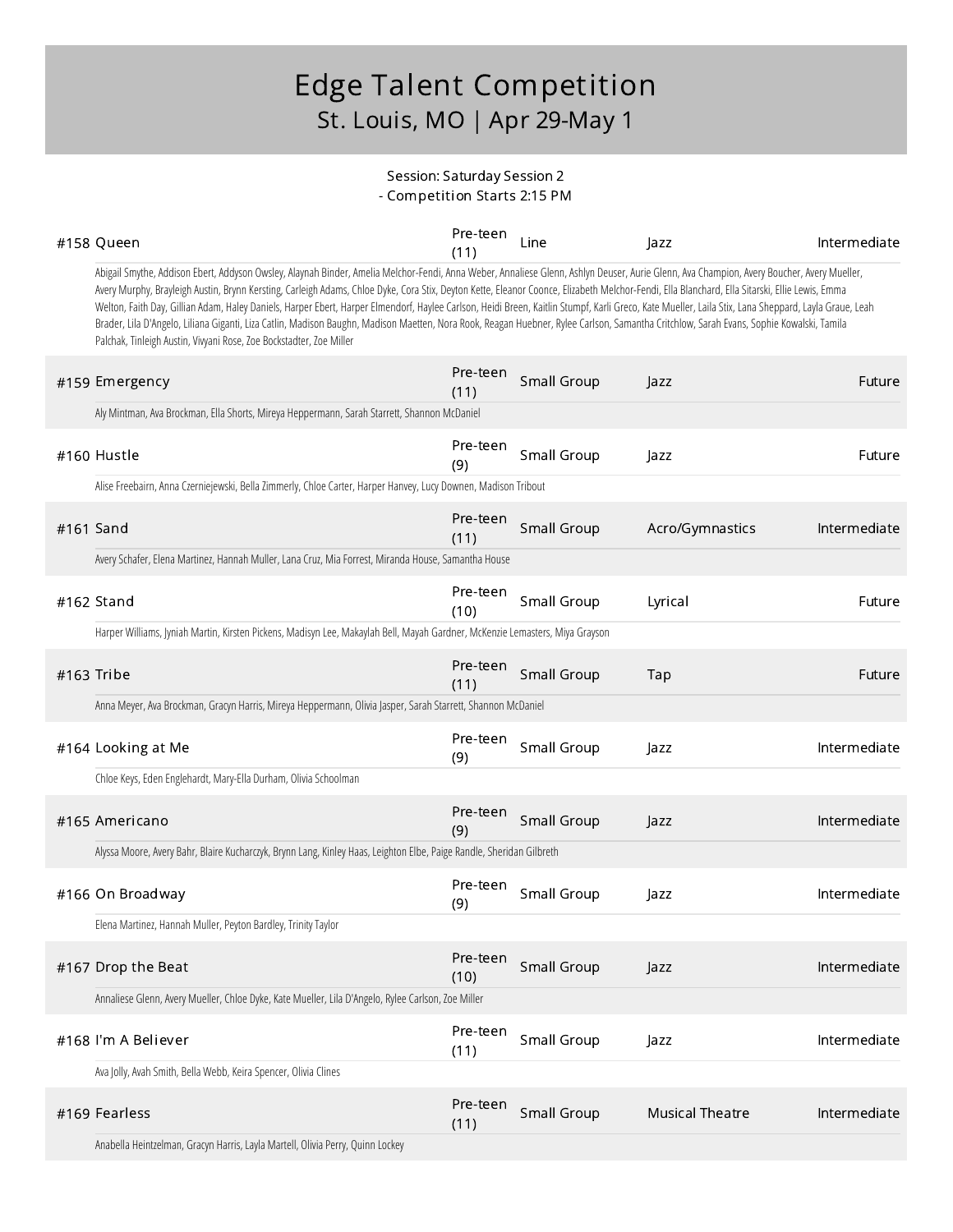| #170 Gonna Be Ok                                                                                                                                 | Pre-teen<br>(11) | Small Group        | Lyrical      | Intermediate |
|--------------------------------------------------------------------------------------------------------------------------------------------------|------------------|--------------------|--------------|--------------|
| Abby Dintelman, Adaliz Delatour, Ella Vosse, Kayleigh Whitaker, Lexie Kocka, Makenna Esker, Peyton Foppe, Sydnie Simmons, Taylor Poirot          |                  |                    |              |              |
| #171 Bossa Nova Baby                                                                                                                             | Pre-teen<br>(12) | Small Group        | Tap          | Intermediate |
| Abigail Hutchinson, Allison Meyer, Audrey Coutts, Emma Kilgore, Grace Wenger                                                                     |                  |                    |              |              |
| #172 Breath of Life                                                                                                                              | Pre-teen<br>(12) | Small Group        | Contemporary | Competitive  |
| Ashlynn Moreland, Isabella Hayes, Kenley Joggerst, Maia Benyr, Marin Sauzek, Mia Shook                                                           |                  |                    |              |              |
| #173 About That Time                                                                                                                             | Pre-teen<br>(11) | Small Group        | Funk/Hip Hop | Competitive  |
| Ana Cotto, Ellie Jolliff, Emily Flynn, Madi Durbin, Makenna Sexton, Mallory Blume, Ryanne Lutz, Vivian Beer                                      |                  |                    |              |              |
| #174 En Fuego                                                                                                                                    | Pre-teen<br>(10) | Small Group        | Open         | Intermediate |
| Embree Gruettemeyer, Gracyn Harris, Layla Martell, Mireya Heppermann, Olivia Jasper, Olivia Perry, Quinn Lockey, Shannon McDaniel, Sophia Nelson |                  |                    |              |              |
| #175 Vanity                                                                                                                                      | Pre-teen<br>(9)  | Small Group        | Jazz         | Competitive  |
| Grace Cramer, Hayley Hipskind, Isa Cotto, Leah Ammann, Reagan Rutz                                                                               |                  |                    |              |              |
| #176 Bailar                                                                                                                                      | Pre-teen<br>(11) | Small Group        | Jazz         | Competitive  |
| Ashlyn McConnell, Ashlyn Swartz, Benjamyn Diaz, Harper Couts, Haysel Avis, Jasmyn Diaz, Jazsneelia Harding, Madison Huey, Maycee Wray            |                  |                    |              |              |
| #177 Heat                                                                                                                                        | Pre-teen<br>(12) | Small Group        | <b>Jazz</b>  | Competitive  |
| Ashlynn Moreland, Claire Mueller, Isabella Hayes, Kenley Joggerst, Maia Benyr, Marin Sauzek, Mia Shook                                           |                  |                    |              |              |
| #178 Attention                                                                                                                                   | Pre-teen<br>(12) | Small Group        | Open         | Intermediate |
| Bella Mason, Embree Gruettemeyer, Olivia Jasper, Sofia Jasper, Sophia Nelson                                                                     |                  |                    |              |              |
| #179   Wish   Was A Punkrocker                                                                                                                   | Pre-teen<br>(10) | Small Group        | Lyrical      | Competitive  |
| Annaliese Glenn, Avery Mueller, Chloe Dyke, Eleanor Coonce, Elizabeth Melchor-Fendi, Harper Ebert, Kate Mueller, Layla Graue, Lila D'Angelo      |                  |                    |              |              |
| #180 I'Ll Be                                                                                                                                     | Pre-teen<br>(9)  | Small Group        | Lyrical      | Competitive  |
| Aubrey Luchtefeld, Kenzlie Ott, Lilliana Caserotti, Madyson Whitaker, Shyanna Williams                                                           |                  |                    |              |              |
| #181   Surrender                                                                                                                                 | Pre-teen<br>(12) | <b>Small Group</b> | Lyrical      | Competitive  |
| Ashlynn Moreland, Cailynn Mueth, Claire Mueller, Isabella Springborn, Jazzy Sullivan, Kenley Joggerst, Maia Benyr, Marin Sauzek                  |                  |                    |              |              |
| #182 Yes Sir! That's My Baby                                                                                                                     | Pre-teen<br>(10) | Small Group        | Open         | Competitive  |
| Ashlyn McConnell, Benjamyn Diaz, Harper Couts, Keira McConnell, Onlee Avis, Tyler Zunker                                                         |                  |                    |              |              |
| #183 This Kiss                                                                                                                                   | Pre-teen<br>(12) | Small Group        | Open         | Competitive  |
| Alyssa Bottom, Ava Fisher, Ava Klostermann, Bella Maue, Ellie Jolliff, Emily Flynn, Maddy Luitjohan, Makayla Cook, Makenna Sexton                |                  |                    |              |              |
| #184 Survivor                                                                                                                                    | Pre-teen<br>(12) | Small Group        | Modern       | Competitive  |

Abigail Smythe, Annaliese Glenn, Avery Murphy, Ella Sitarski, Emma Welton, Reagan Huebner, Tamila Palchak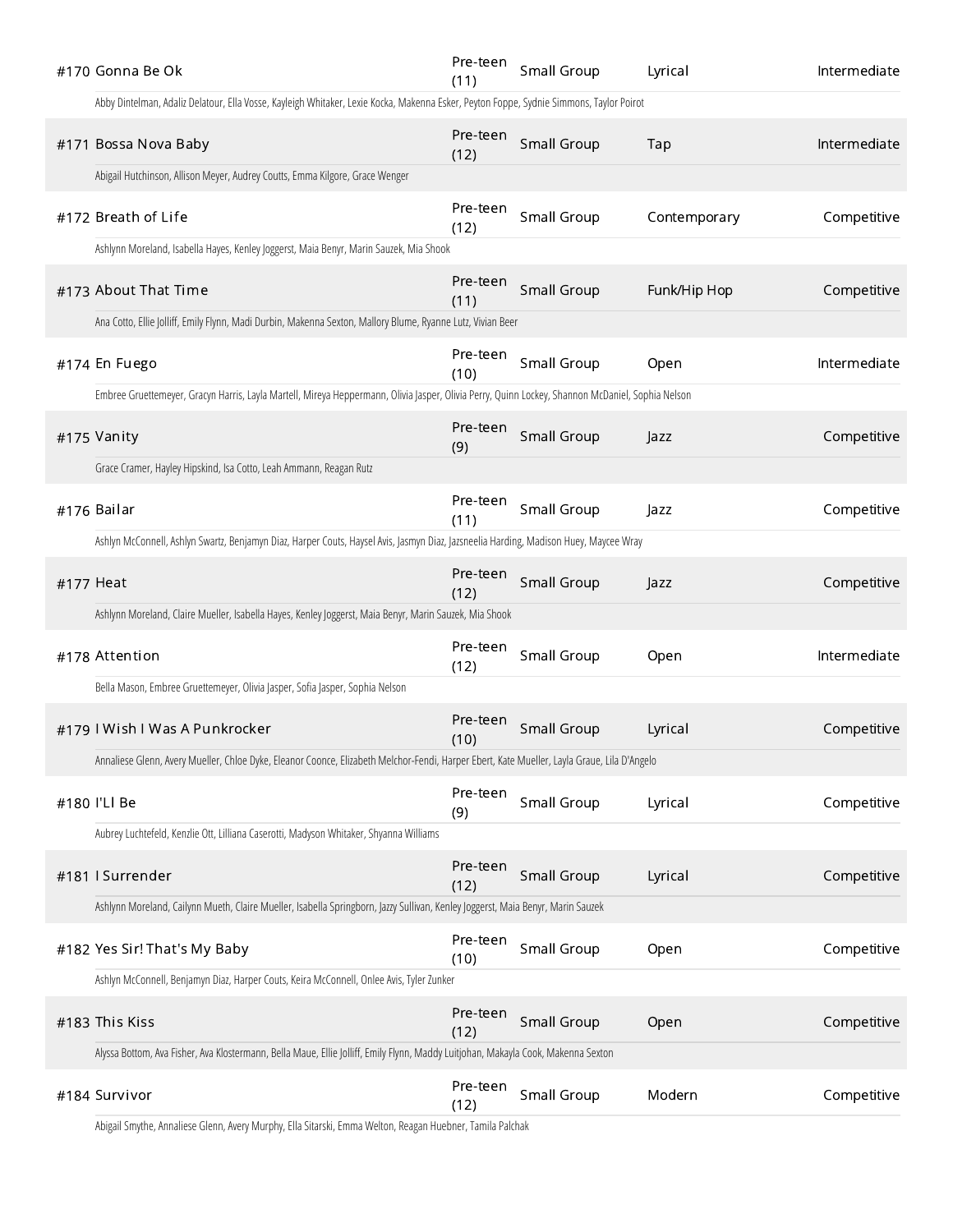| #185 Game of Survival                                                                                                               | Pre-teen<br>(12) | Small Group | Open                   | Competitive  |
|-------------------------------------------------------------------------------------------------------------------------------------|------------------|-------------|------------------------|--------------|
| Ashlynn Moreland, Isabella Hayes, Kenley Joggerst, Maia Benyr, Marin Sauzek, Mia Shook                                              |                  |             |                        |              |
| #186 The Climb                                                                                                                      | Pre-teen<br>(9)  | Small Group | Tap                    | Competitive  |
| Aubrey Luchtefeld, Danity Jones, Elana Bierman, Gianna Mueth, Jannah Rhodes, Lilliana Caserotti, Madyson Whitaker, Shyanna Williams |                  |             |                        |              |
| #187 Over the Rainbow (Haley Dury)                                                                                                  | Junior (6) Solo  |             | <b>Ballet</b>          | Future       |
| #188 J'Adore Paris (Emerson O'Neill)                                                                                                | Junior (5) Solo  |             | Character              | Future       |
| #189 Bang A Drum                                                                                                                    | Pre-teen<br>(10) | Small Group | Tap                    | Competitive  |
| Abigail Smythe, Ava Champion, Avery Mueller, Elizabeth Melchor-Fendi, Harper Ebert, Layla Graue, Lila D'Angelo, Reagan Huebner      |                  |             |                        |              |
| #190 I Got It (Karsyn Lee)                                                                                                          | Junior (6) Solo  |             | Jazz                   | Future       |
| #191 Cool Kid (Audrey Harris)                                                                                                       | Junior (6) Solo  |             | Jazz                   | Future       |
| #192 Dig A Little Deeper (Norah Hanvey)                                                                                             | Junior (6) Solo  |             | Jazz                   | Future       |
| #193 Stand Out (Harper King)                                                                                                        | Junior (6) Solo  |             | Jazz                   | Future       |
| #194 Whistle While You Work It (Madeline Barge)                                                                                     | Junior (8) Solo  |             | Jazz                   | Future       |
| #195 One Fine Day                                                                                                                   | Pre-teen<br>(11) | Small Group | <b>Musical Theatre</b> | Competitive  |
| Annaliese Glenn, Ashlyn Deuser, Avery Mueller, Avery Murphy, Elizabeth Melchor-Fendi, Emma Welton, Reagan Huebner, Rylee Carlson    |                  |             |                        |              |
| #196 Aint Your Mamma (Joy Rhodes)                                                                                                   | Junior (8) Solo  |             | Jazz                   | Future       |
| #197 I Look To You (Maddie Draghici)                                                                                                | Junior (7) Solo  |             | Lyrical                | Future       |
| #198 Diamonds (Axell Cook)                                                                                                          | Junior (7) Solo  |             | Lyrical                | Future       |
| #199 This Is Me (Cayden Veal)                                                                                                       | Junior (7) Solo  |             | Lyrical                | Future       |
| #200 Happily Ever After (Lucy Downen)                                                                                               | Junior (8) Solo  |             | Lyrical                | Future       |
| #201 Happy (Trinity Taylor)                                                                                                         | Junior (8) Solo  |             | Lyrical                | Future       |
| #202 Rainbow (Kinley Haas)                                                                                                          | Junior (8) Solo  |             | Lyrical                | Intermediate |
| #203 I Put A Spell On You (Eleanor Koch)                                                                                            | Junior (8) Solo  |             | Open                   | Future       |
| #204 Broadway Banana (Lillian Sommers)                                                                                              | Junior (3) Solo  |             | Tap                    | Future       |
| #205 Singing in the Rain (Hadley Riggs)                                                                                             | Junior (7) Solo  |             | Tap                    | Future       |
| #206 Better When Im Dancing (Kaitlyn Nolda)                                                                                         | Junior (7) Solo  |             | Tap                    | Future       |
| #207 Dig A Little Deeper (Mila Tatalovich)                                                                                          | Junior (8) Solo  |             | Tap                    | Future       |
| #208 Conga (Abigail Lovshin)                                                                                                        | Junior (8) Solo  |             | Jazz                   | Intermediate |
| #209 Goosebumps (Kinley Haas)                                                                                                       | Junior (8) Solo  |             | Tap                    | Intermediate |
| #210 Music in Me (Sunny Miller)                                                                                                     | Junior (8) Solo  |             | Jazz                   | Competitive  |
| #211 Into the Unknown (Gianna Mueth)                                                                                                | Junior (7) Solo  |             | Tap                    | Intermediate |
| #212 Queen for A Day (Kimber Couts)                                                                                                 | Junior (7) Solo  |             | Tap                    | Intermediate |
| #213 Blackbird (Lila Beiser)                                                                                                        | Junior (6) Solo  |             | Lyrical                | Competitive  |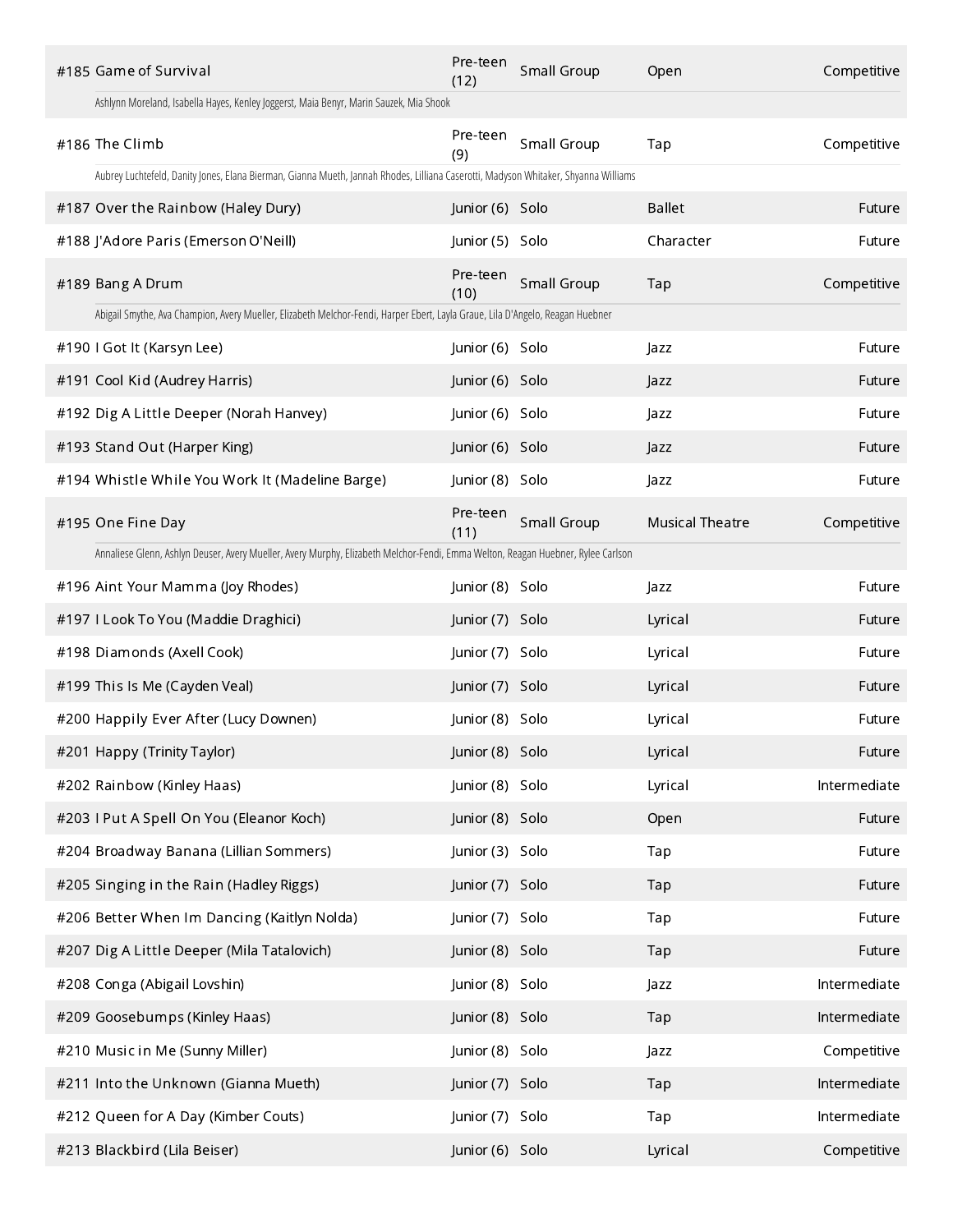| #214 On the Floor | Pre-teen                                                                                                                                                                                      | Intermediate |
|-------------------|-----------------------------------------------------------------------------------------------------------------------------------------------------------------------------------------------|--------------|
|                   | Abigail Louchin Alizabella Rivera Alusca Moore, Aubrey Luchtofold, Ayony Rabr, Rivie Kucharczyk, Royan Lang, Chloe Cartor, Claire Rronaan, Dapity Jones, Elana Rierman, Harner Hanyoy, Janaab |              |

Abigail Lovshin, Alizabella Rivera, Alyssa Moore, Aubrey Luchtefeld, Avery Bahr, Blaire Kucharczyk, Brynn Lang, Chloe Carter, Claire Brennan, Danity Jones, Elana Bierman, Harper Hanvey, Jannah Rhodes, Jenna Kucharczyk, Kenzlie Ott, Kinley Haas, Leighton Elbe, Lilliana Caserotti, Lucy Downen, Madison Tribout, Madyson Whitaker, Mia Kucharczyk, Paige Randle, Sheridan Gilbreth, Shyanna Williams

| #215 Ttylxox (Haysel Avis)           | Junior (8) Solo  |      | Junior Miss EDGE<br>azz  | Competitive |
|--------------------------------------|------------------|------|--------------------------|-------------|
| #216 I Do My Thing (Keira McConnell) | Junior (7) Solo  |      | Junior Miss EDGE<br>Open | Competitive |
| #217 Let's Go To Vegas               | Pre-teen<br>(11) | Line | Contemporary             | Competitive |

Abby Jolliff, Aleah Walter, Alyssa Bottom, Ana Cotto, Anna Cramer, Ava Fisher, Ava Klostermann, Bella Maue, Ellie Jolliff, Emily Flynn, Grace Cramer, Harleigh Wellen, Hayley Hipskind, Isa Cotto, Jillian Fields, Leah Ammann, Maddy Luitjohan, Madi Durbin, Makayla Cook, Makenna Sexton, Mallory Blume, Mya Schuepbach, Olivia Herderhorst, Peyton Seger, Reagan Rutz, Ryanne Lutz, Shayla Hebenstreit, Sunny Miller, Vivian Beer

| #218 Lean Back                                                                                                                                                                                                                 | Pre-teen<br>(10) | Line | Funk/Hip Hop | -uture |
|--------------------------------------------------------------------------------------------------------------------------------------------------------------------------------------------------------------------------------|------------------|------|--------------|--------|
| Additionally Audio Mithie Books Towns Bookley Providence Abdimentally Additional Micro Audio Elle Bookley Holding Discovery Microsoft and a local restoration of the Discovery Audio Microsoft and the Discovery Audio Audio A |                  |      |              |        |

Adelyn Brandon, Audrey Neifert, Brooke Teague, Brooklyn Vitale, Casey Lopinot, Charlotte Wicks, Chloe-Lynn Massey, Cora Adkins, Ella Brandon, Hadley Riggs, Jamie Diller, Kinsley Marchand, Layla Johnson, Madeline Barge, Madelynn Preville, Mila Tatalovich, Perri Harwood, Raylyn Mudra, Remi Stegman, Rory Wicks, Ryleigh Bader, Rylie Palazzolo, Zella Wicks

| #219 Checking Inn | Pre-teen<br>Line<br>111 | <b>Production</b> | Intermediate |
|-------------------|-------------------------|-------------------|--------------|
|-------------------|-------------------------|-------------------|--------------|

Abby Dintelman, Abigail Lovshin, Adaliz Delatour, Alise Freebairn, Alizabella Rivera, Allyson Vick, Alyssa Moore, Amariss Mueller, Anna Czerniejewski, Anya Reed, Ashlynn Moreland, Aubrey Lake, Aubrey Luchtefeld, Audrey Harris, Avery Bahr, Bella Zimmerly, Blaire Kucharczyk, Brylie Bird, Brynn Lang, Cailynn Mueth, Caitlin Moreland, Chloe Carter, Chloe Lovshin, Chrissy Nolda, Claire Brennan, Claire Mueller, Elana Bierman, Ella Vosse, Elyssa Vitale, Emma Schutzenhofer, Gianna Mueth, Grace Vitale, Harper Hanvey, Harper King, Isabella Hayes, Isabella Springborn, Jazzy Sullivan, Jenna Kucharczyk, Josie Schwable, Kaitlyn Nolda, Katy Wambold, Kayleigh Whitaker, Kenley Joggerst, Kenzlie Ott, Kinley Haas, Laney Marino, Leighton Elbe, Lexie Kocka, Lilliana Caserotti, Lilly Thompson, Lucy Downen, Mackenzie Branson, Maddie Karfs, Madelyn Zittel, Madison Melvin, Madison Ross, Madison Tribout, Madyson Whitaker, Maia Benyr, Makenna Esker, Marin Sauzek, Mia Kucharczyk, Mia Shook, Norah Hanvey, Paige Randle, Peyton Bierman, Peyton Foppe, Riaynn Pellman, Sabrina Meister, Sara Crook, Sheridan Gilbreth, Shyanna Williams, Sydney Kocka, Sydnie Simmons, Taylor Poirot

Awards 6:20 PM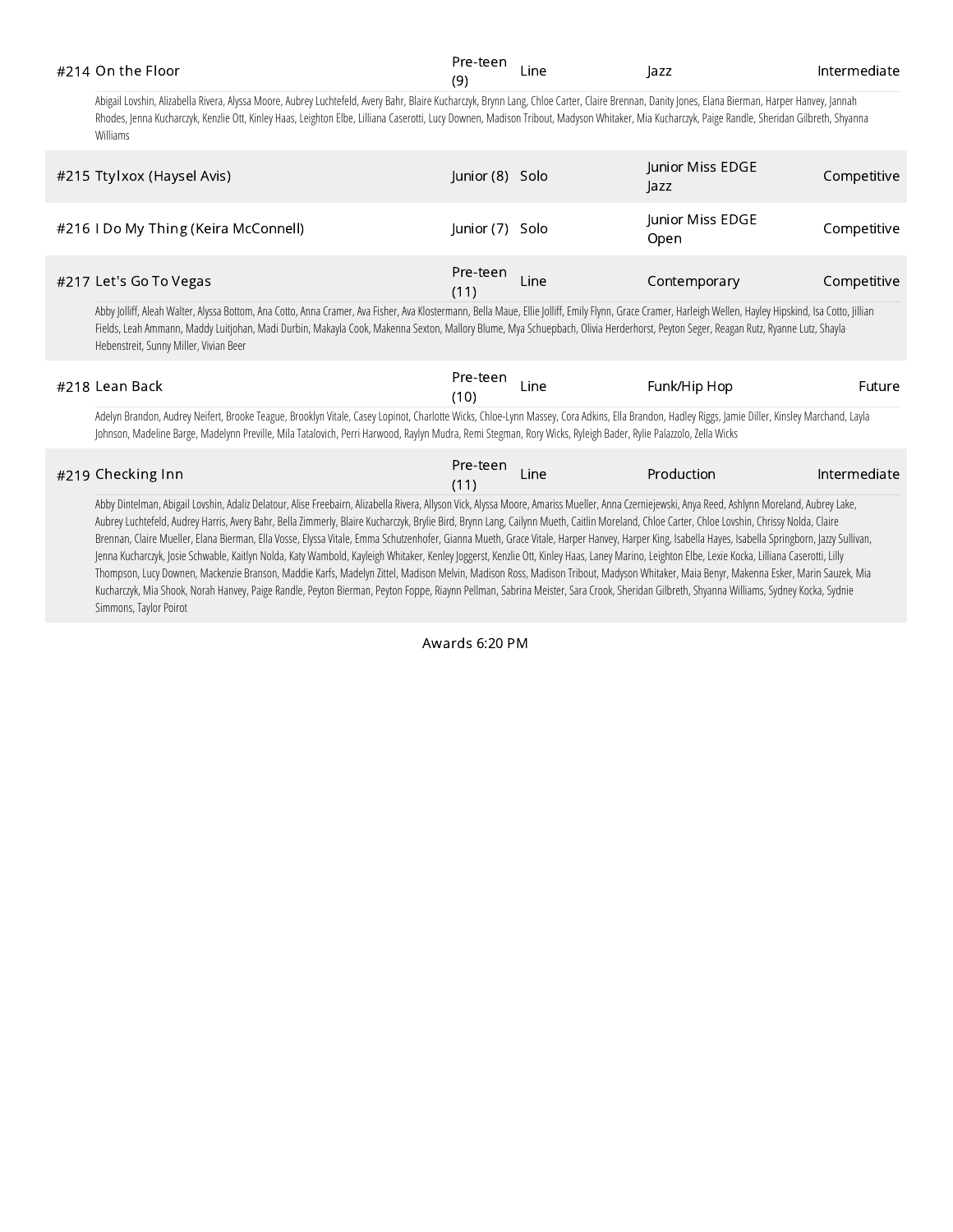#### Session: Saturday Session 3 - Competition Starts 7:20 PM

| #220 Where's My Love (Lexie Kocka)                  | Teen (13) Solo | Contemporary                   | Intermediate |
|-----------------------------------------------------|----------------|--------------------------------|--------------|
| #221 Madness (Anya Reed)                            | Teen (13) Solo | Contemporary                   | Intermediate |
| #222 Anyone (Myleigh Turnipseed)                    | Teen (13) Solo | Contemporary                   | Intermediate |
| #223 It Doesn'T Scare Me (Chrissy Nolda)            | Teen (13) Solo | Contemporary                   | Intermediate |
| #224 Overdose (Laila Stix)                          | Teen (14) Solo | Contemporary                   | Intermediate |
| #225 My Love Will Never Die (Madison Ross)          | Teen (14) Solo | Contemporary                   | Intermediate |
| #226 An Evening I Will Not Forget (Alayna Seabaugh) | Teen (14) Solo | Contemporary                   | Intermediate |
| #227 Bills (Audrey Coutts)                          | Teen (13) Solo | Funk/Hip Hop                   | Intermediate |
| #228 Pontential Breakup (Sofia Jasper)              | Teen (14) Solo | Jazz                           | Intermediate |
| #229 Rinse and Repeat (Madison Melvin)              | Teen (14) Solo | Jazz                           | Intermediate |
| #230 The Wolf (Riaynn Pellman)                      | Teen (14) Solo | Jazz                           | Intermediate |
| #231 What You Want (Bella Mason)                    | Teen (15) Solo | <b>Musical Theatre</b>         | Intermediate |
| #232 Fightless Bird (Bronwyn Roesch)                | Teen (14) Solo | Lyrical                        | Intermediate |
| #233 Praying (Sofia Jasper)                         | Teen (14) Solo | Lyrical                        | Intermediate |
| #234 War Zone (Izzy Bauer)                          | Teen (15) Solo | Lyrical                        | Intermediate |
| #235 Burn (Anabella Heintzelman)                    | Teen (13) Solo | Open                           | Intermediate |
| #236 Stay (Sydney Tucker)                           | Teen (15) Solo | Open                           | Intermediate |
| #237 Feel Like I'm Drowning (Bella Mason)           | Teen (15) Solo | Open                           | Intermediate |
| #238 Shake It Off (Chrissy Nolda)                   | Teen (13) Solo | Tap                            | Intermediate |
| #239 Mad World (Isabella Springborn)                | Teen (13) Solo | Tap                            | Intermediate |
| #240 King of New York (Tyler Zunker)                | Teen (13) Solo | Tap                            | Intermediate |
| #241 Do Your Thing (Lilly Thompson)                 | Teen (14) Solo | Tap                            | Intermediate |
| #242 Damaged (Madison Melvin)                       | Teen (14) Solo | Tap                            | Intermediate |
| #243 Goliath (Ashlynn Moreland)                     | Teen (13) Solo | Contemporary                   | Competitive  |
| #244 Vampire Diaries (Tamila Palchak)               | Teen (13) Solo | Contemporary                   | Competitive  |
| #245 I Found (Avery Schafer)                        | Teen (13) Solo | Contemporary                   | Competitive  |
| #246 Worth It (Laney Marino)                        | Teen (14) Solo | Teen Miss EDGE<br>Contemporary | Competitive  |
| #247 Hey, Ma (Elyssa Vitale)                        | Teen (14) Solo | Contemporary                   | Competitive  |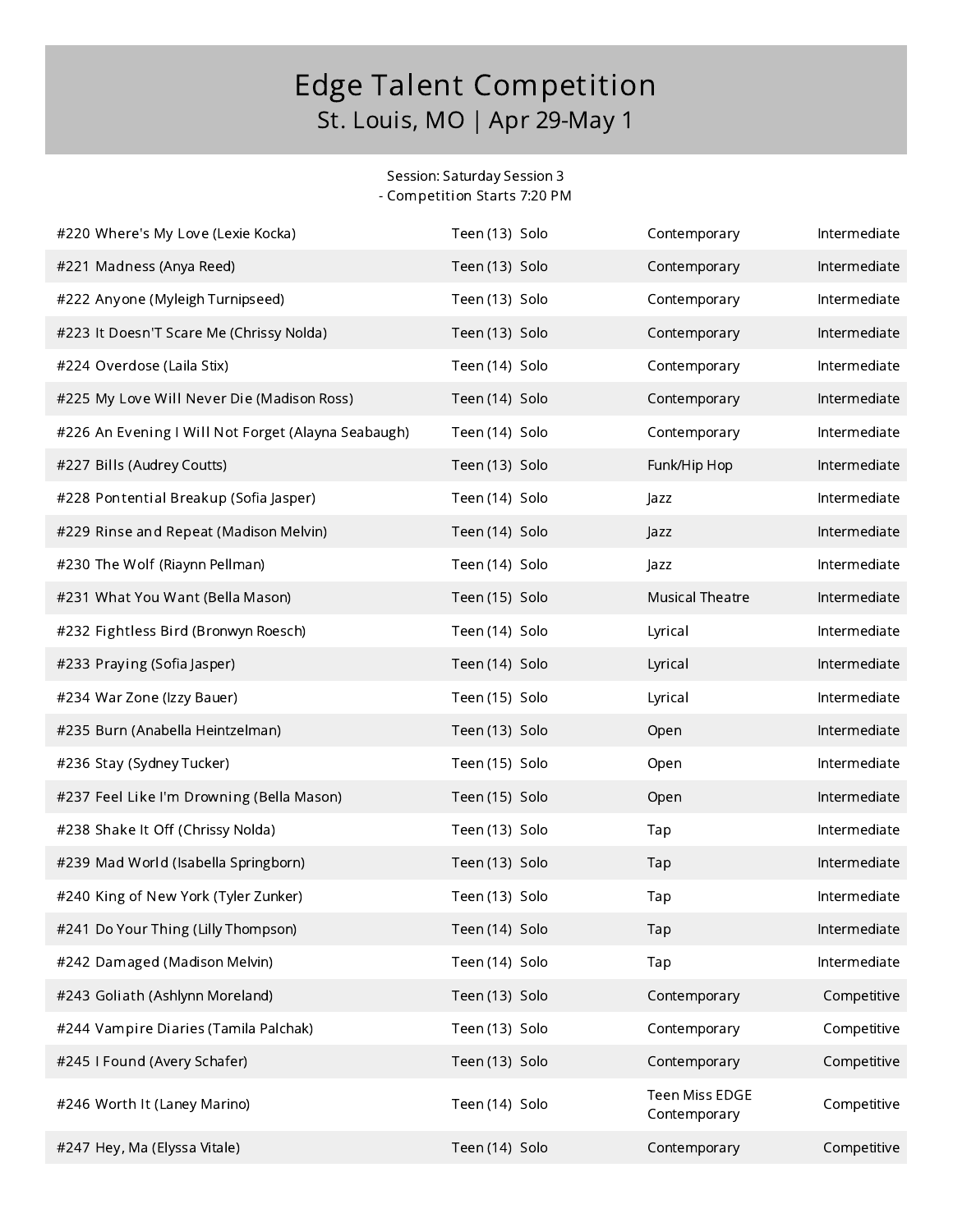| #248 Release (Ava Fisher)                      | Teen (14) Solo | Contemporary           | Competitive  |
|------------------------------------------------|----------------|------------------------|--------------|
| #249 Nothing Else Matters (Emma Schutzenhofer) | Teen (15) Solo | Contemporary           | Competitive  |
| #250 Burn (Sophia Kaiser)                      | Teen (13) Solo | Jazz                   | Competitive  |
| #251 Emotions (Haylee Carlson)                 | Teen (14) Solo | Jazz                   | Competitive  |
| #252 The Closet (Laney Marino)                 | Teen (14) Solo | Jazz                   | Competitive  |
| #253 Amen (Mia Shook)                          | Teen (13) Solo | Lyrical                | Competitive  |
| #254 Ashes (Ashlyn Swartz)                     | Teen (14) Solo | Lyrical                | Competitive  |
| #255 Symphony (Madison Huey)                   | Teen (15) Solo | Lyrical                | Competitive  |
| #256 By My Side (Addison Ebert)                | Teen (13) Solo | Lyrical                | Competitive  |
| #257 All the People (Sophia Kaiser)            | Teen (13) Solo | Lyrical                | Competitive  |
| #258 Drilling (Zoe Bockstadter)                | Teen (13) Solo | Open                   | Competitive  |
| #259 As the World Caves In (Leah Geil)         | Teen (14) Solo | Open                   | Competitive  |
| #260 Pray (Lexington Suttle)                   | Teen (14) Solo | Open                   | Competitive  |
| #261 What I Was Born To Do (Maycee Wray)       | Teen (15) Solo | Open                   | Competitive  |
| #262 Who You Are (Claire Mueller)              | Teen (13) Solo | Tap                    | Competitive  |
| #263 Girl On Fire (Marin Sauzek)               | Teen (13) Solo | Tap                    | Competitive  |
| #264 Skyscraper (Cailynn Mueth)                | Teen (14) Solo | Tap                    | Competitive  |
| #265 Do You (Morgan Elsaw)                     | Teen (15) Solo | Tap                    | Competitive  |
| #266 Spanish Rose (Jazsneelia Harding)         | Teen (14) Solo | Teen Miss EDGE Jazz    | Competitive  |
| #267 Not About Angels (Chloe-Lynn Massey)      | Teen (13) Solo | Contemporary           | Intermediate |
| #268 Madness (Caihya Fisk)                     | Teen (13) Solo | Contemporary           | Future       |
| #269 Baddy Girl (Maddison Woollard)            | Teen (14) Solo | Funk/Hip Hop           | Future       |
| #270 Took the Night (Samantha Kovath)          | Teen (15) Solo | Funk/Hip Hop           | Future       |
| #271 Growing Pains (Chloe-Lynn Massey)         | Teen (13) Solo | Lyrical                | Intermediate |
| #272 Remember (Sydney Schlup)                  | Teen (14) Solo | Lyrical                | Future       |
| #273 Ghost of You (Allison Meyer)              | Teen (14) Solo | Lyrical                | Future       |
| #274 One More Light (Elle Pruss)               | Teen (15) Solo | Lyrical                | Future       |
| #275 Somebody (Andrea Finklang)                | Teen (15) Solo | Lyrical                | Future       |
| #276 Prince Ali (Samantha House)               | Teen (14) Solo | <b>Musical Theatre</b> | Future       |
| #277 Don'T Rain On My Parade (Anna Meyer)      | Teen (15) Solo | <b>Musical Theatre</b> | Future       |
| #278 Nice (Miya Grayson)                       | Teen (13) Solo | Tap                    | Future       |

Awards 10:30 PM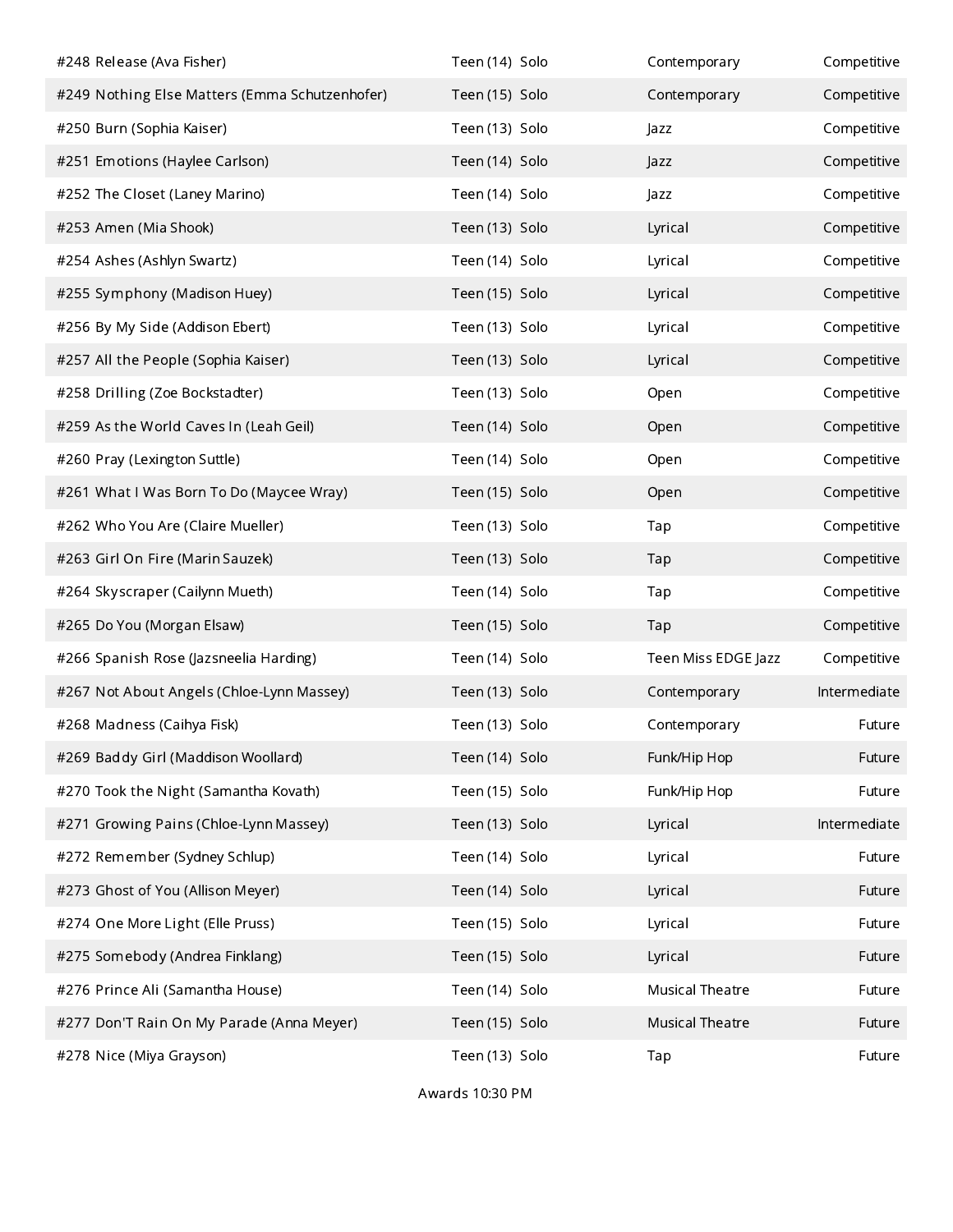#### Session: Sunday Session 1 - Doors Open 7:00 AM Competition Starts 8:00 AM

| #279 Payin the Cost To Be A Boss                   | Pre-teen<br>(10) | Duo/Trio | Jazz         | Future       |
|----------------------------------------------------|------------------|----------|--------------|--------------|
| Casey Lopinot, Zella Wicks                         |                  |          |              |              |
| #280 Break the Mold                                | Pre-teen<br>(9)  | Duo/Trio | Contemporary | Future       |
| Avery Boucher, Eleanor Coonce                      |                  |          |              |              |
| #281 Confident                                     | Pre-teen<br>(10) | Duo/Trio | Jazz         | Future       |
| Mireya Heppermann, Olivia Jasper, Shannon McDaniel |                  |          |              |              |
| #282 Home                                          | Pre-teen<br>(9)  | Duo/Trio | Lyrical      | Future       |
| Caitlin Moreland, Chloe Carter                     |                  |          |              |              |
| #283 Footprints                                    | Pre-teen<br>(9)  | Duo/Trio | Lyrical      | Future       |
| Brooklyn Vitale, Zella Wicks                       |                  |          |              |              |
| #284 Gift of A Friend                              | Pre-teen<br>(10) | Duo/Trio | Lyrical      | Future       |
| Alyssa Moore, Avery Bahr                           |                  |          |              |              |
| #285 Queen                                         | Pre-teen<br>(12) | Duo/Trio | Open         | Future       |
| Emma Kilgore, Grace Wenger                         |                  |          |              |              |
| #286 Forgive ME Friend                             | Pre-teen<br>(11) | Duo/Trio | Contemporary | Intermediate |
| Layla Martell, Olivia Perry                        |                  |          |              |              |
| #287 Dolt Like This                                | Pre-teen<br>(10) | Duo/Trio | Jazz         | Intermediate |
| Gracyn Harris, Quinn Lockey                        |                  |          |              |              |
| #288 River Deep Mountain High                      | Pre-teen<br>(10) | Duo/Trio | Jazz         | Intermediate |
| Chloe Dyke, Zoe Miller                             |                  |          |              |              |
| #289 Born To Be Wild                               | Pre-teen<br>(10) | Duo/Trio | Jazz         | Intermediate |
| Ava Jolly, Baylee Chism, Keira Spencer             |                  |          |              |              |
| #290 Shelter                                       | Pre-teen<br>(11) | Duo/Trio | Lyrical      | Future       |
| Brooklyn Vitale, Chloe-Lynn Massey                 |                  |          |              |              |
| #291 The Golden Grannies                           | Pre-teen<br>(12) | Duo/Trio | Funk/Hip Hop | Intermediate |
|                                                    |                  |          |              |              |

Audrey Coutts, Emma Kilgore, Grace Wenger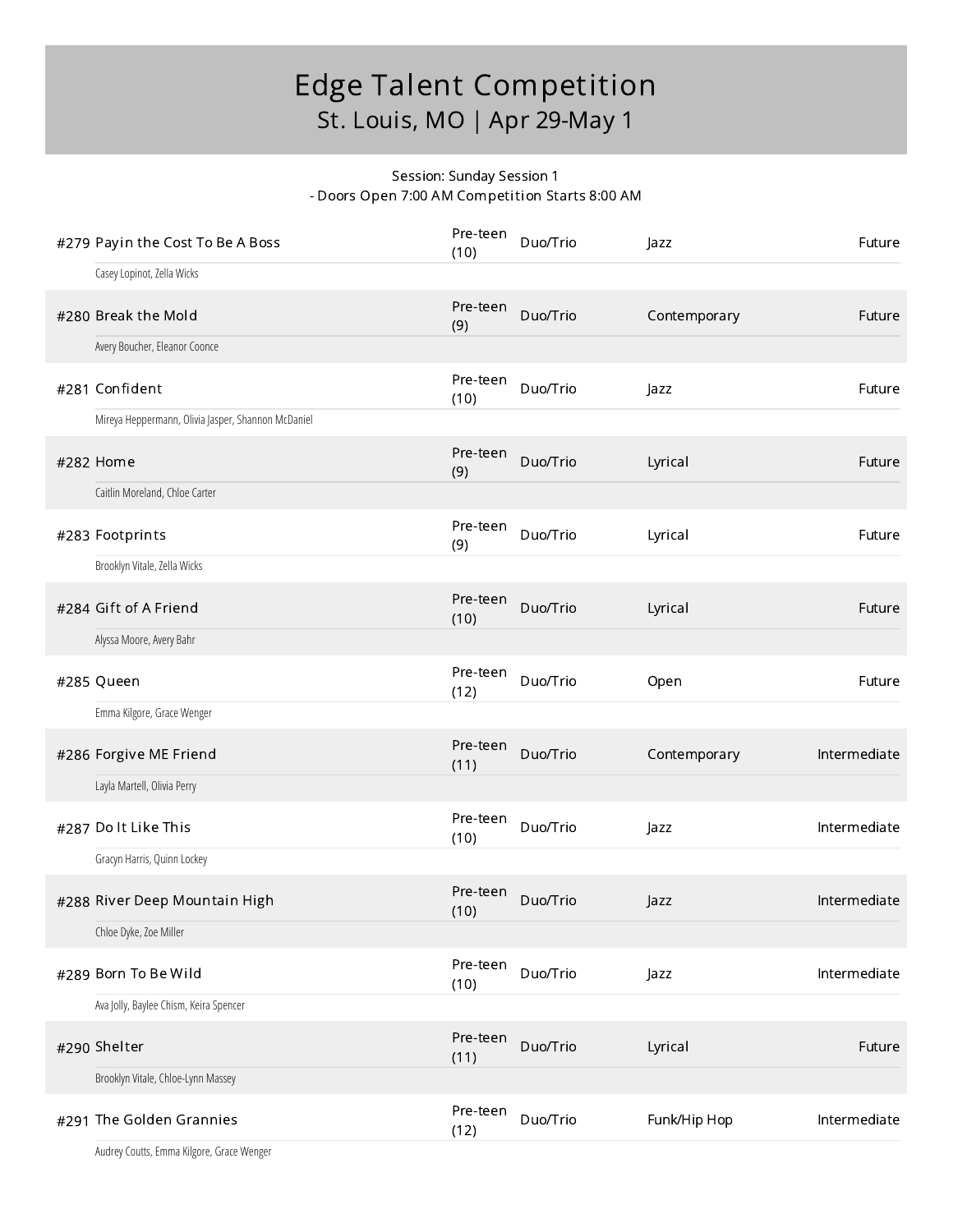| #292 Spa  | Ella Vosse, Lexie Kocka                                                                                                                                                                                                                                                                     | Pre-teen<br>(12) | Duo/Trio              | Jazz                   | Intermediate |
|-----------|---------------------------------------------------------------------------------------------------------------------------------------------------------------------------------------------------------------------------------------------------------------------------------------------|------------------|-----------------------|------------------------|--------------|
|           | #293 Beat Around                                                                                                                                                                                                                                                                            | Pre-teen         | Duo/Trio              | Jazz                   | Intermediate |
|           | Marlee Owens, Mayah Gardner                                                                                                                                                                                                                                                                 | (12)             |                       |                        |              |
| #294 Safe |                                                                                                                                                                                                                                                                                             | Pre-teen<br>(9)  | Duo/Trio              | Lyrical                | Intermediate |
|           | Brynn Lang, Paige Randle                                                                                                                                                                                                                                                                    |                  |                       |                        |              |
|           | #295 What Is This Feeling                                                                                                                                                                                                                                                                   | Pre-teen<br>(11) | Duo/Trio              | <b>Musical Theatre</b> | Intermediate |
|           | Adaliz Delatour, Taylor Poirot                                                                                                                                                                                                                                                              |                  |                       |                        |              |
|           | #296 Mama Makes Three                                                                                                                                                                                                                                                                       | Pre-teen<br>(9)  | Duo/Trio              | <b>Musical Theatre</b> | Intermediate |
|           | Elana Bierman, Leighton Elbe                                                                                                                                                                                                                                                                |                  |                       |                        |              |
|           | #297 Mama, I'm A Big Girl Now                                                                                                                                                                                                                                                               | Pre-teen<br>(9)  | Duo/Trio              | <b>Musical Theatre</b> | Intermediate |
|           | Hadley Martell, Maddey Molitor, Molly Lockey                                                                                                                                                                                                                                                |                  |                       |                        |              |
|           | #298 Madness                                                                                                                                                                                                                                                                                | Pre-teen<br>(11) | Duo/Trio              | Open                   | Intermediate |
|           | Mia Forrest, Miranda House                                                                                                                                                                                                                                                                  |                  |                       |                        |              |
|           | #299 Black Mud<br>Abigail Hutchinson, Alli Cook, Allison Meyer, Andrea Finklang, Anna Meyer, Audrey Coutts, Caihya Fisk, Maddison Woollard, Samantha Kovath, Suri Dorn, Sydney Schlup                                                                                                       |                  | Teen (14) Large Group | Contemporary           | Future       |
|           | #300 Brother                                                                                                                                                                                                                                                                                |                  |                       |                        |              |
|           | Anya Reed, Aubrey Lake, Chrissy Nolda, Ella Vosse, Kayleigh Whitaker, Lexie Kocka, Lilly Thompson, Maddie Karfs, Madison Ross, Makenna Esker, Peyton Bierman, Riaynn Pellman, Sara Crook,<br>Sydnie Simmons, Taylor Poirot                                                                  |                  | Teen (13) Large Group | Contemporary           | Intermediate |
|           | #301 What About Us                                                                                                                                                                                                                                                                          |                  | Teen (15) Large Group | Contemporary           | Intermediate |
|           | Alicia McConachie, Alyson Evans, Ava Conway, Bella Mason, Faith Hookerman, Izzy Bauer, Kendall Kortkamp, Lindsay Ortell, Myleigh Turnipseed, Rylea Gilbert, Sofia Jasper                                                                                                                    |                  |                       |                        |              |
|           | #302 We Out Here<br>Ashton Unland, Carson Dyer, Cashia Young, Christina Carter, Jaliyah Irby, Kirsten Pickens, Kourtney Young, Lexington Suttle, Makaylah Bell, Mayah Gardner, Miya Grayson, Morgan Elsaw, Sophia<br>Kaiser                                                                 |                  | Teen (13) Large Group | Funk/Hip Hop           | Intermediate |
|           | #303 Vogue                                                                                                                                                                                                                                                                                  |                  | Teen (13) Large Group | Jazz                   | Future       |
|           | Abigail Hutchinson, Alli Cook, Allison Meyer, Andrea Finklang, Anna Meyer, Audrey Coutts, Caihya Fisk, Emma Kilgore, Grace Wenger, Maddison Woollard, Samantha Kovath, Sydney Schlup                                                                                                        |                  |                       |                        |              |
|           | #304 Keep Up<br>Addison Ebert, Addyson Owsley, Alaynah Binder, Anna Weber, Aurie Glenn, Brynn Kersting, Carleigh Adams, Gillian Adam, Haley Daniels, Haylee Carlson, Kaitlin Stumpf, Laila Stix, Leah Brader, Liza<br>Catlin, Madison Maetten, Sarah Evans, Tamila Palchak, Zoe Bockstadter |                  | Teen (14) Large Group | Funk/Hip Hop           | Competitive  |
|           | #305 Just in Time<br>Aubrey Luchtefeld, Elyssa Vitale, Emma Schutzenhofer, Grace Vitale, Isabella Hayes, Josie Schwable, Kenley Joggerst, Madelyn Zittel, Madyson Whitaker, Mia Kucharczyk, Riaynn Pellman, Shyanna<br>Williams                                                             |                  | Teen (12) Large Group | Acro/Gymnastics        | Competitive  |
| #306 1974 | Adelaide Corwin, Carson Dyer, Cashia Young, Christina Carter, Harper Williams, Jaliyah Irby, Kirsten Pickens, Kourtney Young, Lexington Suttle, Madisyn Lee, Maiya Gear, Makaylah Bell, Mayah<br>Gardner, McKenzie Lemasters, Morgan Elsaw, Sophia Kaiser                                   |                  | Teen (12) Large Group | Jazz                   | Intermediate |
|           | #307 Stupid With Love<br>Abigail Hutchinson, Alli Cook, Andrea Finklang, Anna Meyer, Audrey Coutts, Caihya Fisk, Emma Kilgore, Grace Wenger, Maddison Woollard, Samantha Kovath, Sydney Schlup                                                                                              |                  | Teen (13) Large Group | <b>Musical Theatre</b> | Future       |
|           | #308 The Face                                                                                                                                                                                                                                                                               |                  | Teen (14) Large Group | Lyrical                | Competitive  |
|           | Abigail Smythe, Addison Ebert, Aurie Glenn, Carleigh Adams, Ella Sitarski, Ellie Lewis, Gillian Adam, Haley Daniels, Lana Sheppard, Madison Maetten, Samantha Critchlow, Sarah Evans, Zoe<br>Bockstadter                                                                                    |                  |                       |                        |              |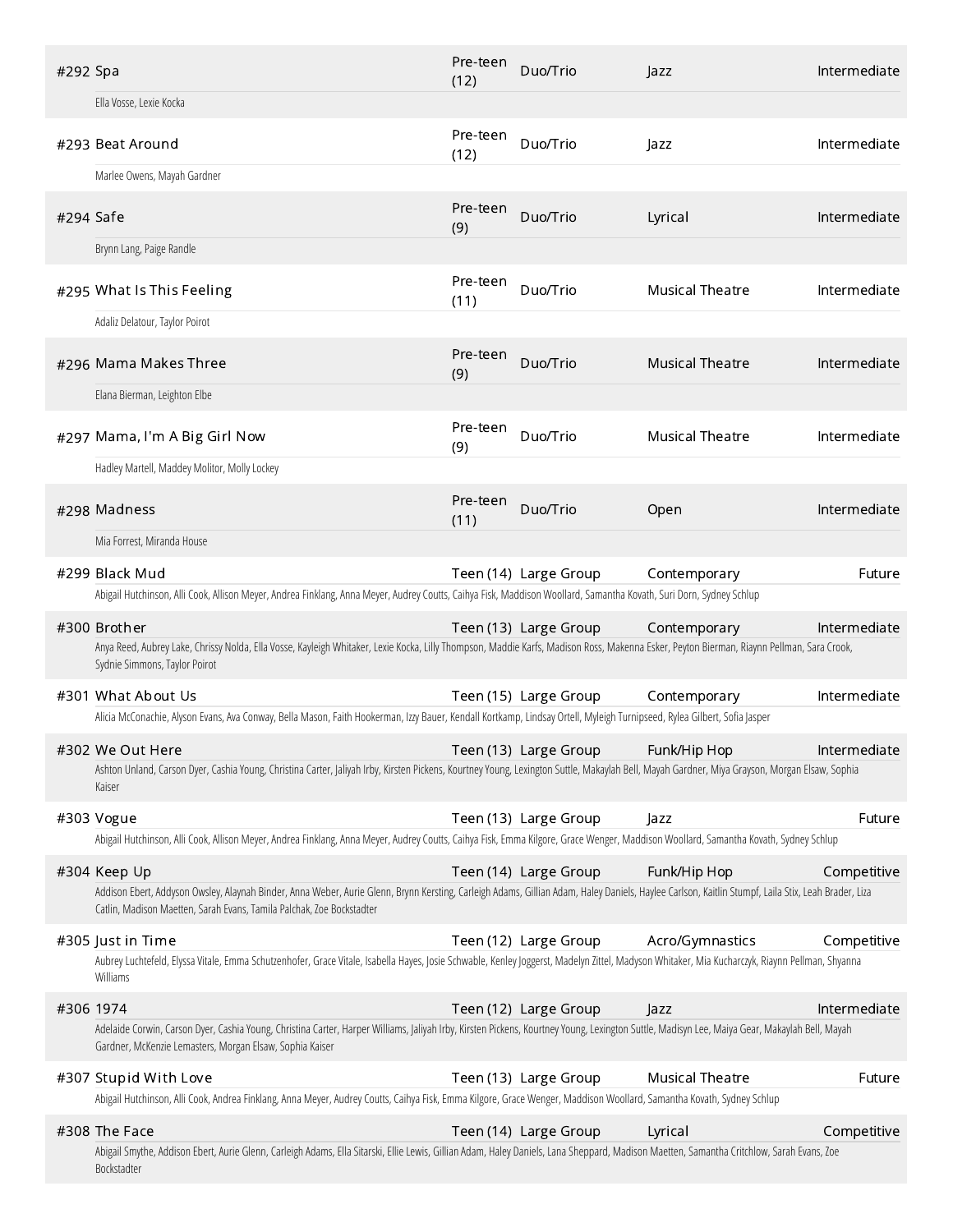|           | #309 Ready<br>Amariss Mueller, Elyssa Vitale, Emma Schutzenhofer, Grace Vitale, Josie Schwable, Katy Wambold, Laney Marino, Mackenzie Branson, Madelyn Zittel, Madison Melvin, Sabrina Meister                             |                  | Teen (15) Large Group | Open                   | Competitive  |
|-----------|----------------------------------------------------------------------------------------------------------------------------------------------------------------------------------------------------------------------------|------------------|-----------------------|------------------------|--------------|
|           | #310 Symphony                                                                                                                                                                                                              | Pre-teen         | Duo/Trio              | Tap                    | Intermediate |
|           | Isabella Springborn, Sydnie Simmons                                                                                                                                                                                        | (12)             |                       |                        |              |
|           | #311 Fly With Me                                                                                                                                                                                                           | Pre-teen<br>(12) | Duo/Trio              | Contemporary           | Competitive  |
|           | Annaliese Glenn, Emma Welton, Reagan Huebner                                                                                                                                                                               |                  |                       |                        |              |
|           | #312 Storm                                                                                                                                                                                                                 | Pre-teen<br>(12) | Duo/Trio              | Contemporary           | Competitive  |
|           | Abigail Smythe, Ella Sitarski                                                                                                                                                                                              |                  |                       |                        |              |
|           | #313 Girls<br>Abigail Hutchinson, Adirah Heppermann, Alli Cook, Allison Meyer, Amelia Keesey, Audrey Coutts, Caihya Fisk, Emma Kilgore, Grace Wenger, Maddison Woollard, Madelyn Heuser, Samantha Kovath,<br>Sydney Tucker |                  | Teen (14) Large Group | Funk/Hip Hop           | Intermediate |
|           | #314 The Thief and the Moon                                                                                                                                                                                                | Pre-teen<br>(12) | Duo/Trio              | Contemporary           | Competitive  |
|           | Ashlynn Moreland, Kenley Joggerst                                                                                                                                                                                          |                  |                       |                        |              |
|           | #315 Not in This Alone                                                                                                                                                                                                     | Pre-teen<br>(12) | Duo/Trio              | Contemporary           | Competitive  |
|           | Ana Cotto, Ava Fisher                                                                                                                                                                                                      |                  |                       |                        |              |
| #316 007  | Addyson Owsley, Anna Weber, Brynn Kersting, Gillian Adam, Haley Daniels, Liza Catlin, Nora Rook, Samantha Critchlow, Sarah Evans, Sophie Kowalski, Zoe Bockstadter                                                         |                  | Teen (14) Large Group | <b>Musical Theatre</b> | Competitive  |
|           |                                                                                                                                                                                                                            | Pre-teen         |                       |                        |              |
|           | #317 Loose Control                                                                                                                                                                                                         | (11)             | Duo/Trio              | Funk/Hip Hop           | Competitive  |
|           | Makenna Esker, Shyanna Williams                                                                                                                                                                                            |                  |                       |                        |              |
|           | #318 Tricky                                                                                                                                                                                                                | Pre-teen<br>(12) | Duo/Trio              | Funk/Hip Hop           | Competitive  |
|           | Alyssa Bottom, Ellie Jolliff                                                                                                                                                                                               |                  |                       |                        |              |
|           | #319 Bang Dem Sticks                                                                                                                                                                                                       | Pre-teen<br>(9)  | Duo/Trio              | Jazz                   | Competitive  |
|           | Aubrey Luchtefeld, Madyson Whitaker                                                                                                                                                                                        |                  |                       |                        |              |
|           | #320 School's Out                                                                                                                                                                                                          | Pre-teen<br>(9)  | Duo/Trio              | Jazz                   | Competitive  |
|           | Ashlyn McConnell, Haysel Avis                                                                                                                                                                                              |                  |                       |                        |              |
|           | #321 The Cave<br>Abigail Smythe, Avery Murphy, Carleigh Adams, Ella Blanchard, Ellie Lewis, Emma Welton, Lana Sheppard, Leah Brader, Madison Baughn, Sarah Evans, Sophie Kowalski, Tamila Palchak                          |                  | Teen (13) Large Group | Modern                 | Competitive  |
|           |                                                                                                                                                                                                                            |                  |                       |                        |              |
| #322 Diva |                                                                                                                                                                                                                            | Pre-teen<br>(9)  | Duo/Trio              | Jazz                   | Competitive  |
|           | Aleah Walter, Sunny Miller                                                                                                                                                                                                 |                  |                       |                        |              |
| #323 Fly  | Adirah Heppermann, Alicia McConachie, Alyson Evans, Amelia Keesey, Anna Satterly, Ava Conway, Bella Mason, Faith Hookerman, Kendall Kortkamp, Lindsay Ortell, Madelyn Heuser, Myleigh<br>Turnipseed, Rylea Gilbert         |                  | Teen (15) Large Group | Lyrical                | Intermediate |
|           | #324 Fabulous                                                                                                                                                                                                              | Pre-teen<br>(10) | Duo/Trio              | Jazz                   | Competitive  |
|           | Harper Ebert, Layla Graue                                                                                                                                                                                                  |                  |                       |                        |              |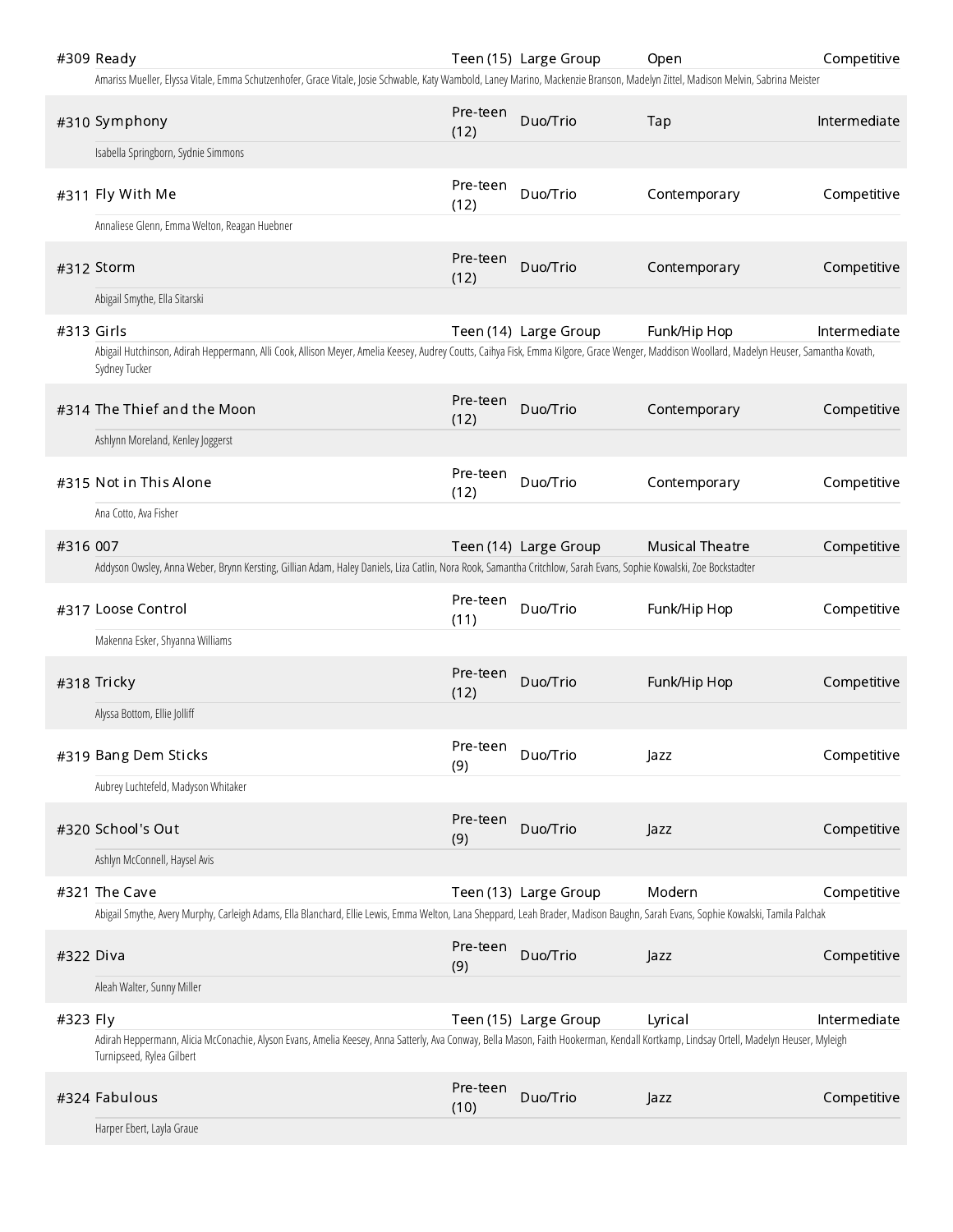| #325 Piece By Piece                                                                                                                                                                                                                    | Pre-teen<br>(10) | Duo/Trio              | Lyrical                | Competitive  |
|----------------------------------------------------------------------------------------------------------------------------------------------------------------------------------------------------------------------------------------|------------------|-----------------------|------------------------|--------------|
| Kenzlie Ott, Lilliana Caserotti                                                                                                                                                                                                        |                  |                       |                        |              |
| #326 Don'T Worry About Me                                                                                                                                                                                                              | Pre-teen<br>(11) | Duo/Trio              | Lyrical                | Competitive  |
| Embree Gruettemeyer, Sophia Nelson                                                                                                                                                                                                     |                  |                       |                        |              |
| #327 Hallelujah                                                                                                                                                                                                                        | Pre-teen<br>(12) | Duo/Trio              | Lyrical                | Competitive  |
| Emily Flynn, Maddy Luitjohan                                                                                                                                                                                                           |                  |                       |                        |              |
| #328 The History of Wrong Guys<br>Alicia McConachie, Alyson Evans, Ava Conway, Bella Mason, Faith Hookerman, Izzy Bauer, Kendall Kortkamp, Lindsay Ortell, Myleigh Turnipseed, Rylea Gilbert, Sofia Jasper                             |                  | Teen (15) Large Group | <b>Musical Theatre</b> | Intermediate |
| #329 To Build A Home                                                                                                                                                                                                                   | Pre-teen<br>(12) | Duo/Trio              | Lyrical                | Competitive  |
| Maia Benyr, Marin Sauzek                                                                                                                                                                                                               |                  |                       |                        |              |
| #330 At the Beginning                                                                                                                                                                                                                  | Pre-teen<br>(12) | Duo/Trio              | Lyrical                | Competitive  |
| Isabella Hayes, Isabella Springborn, Mia Shook                                                                                                                                                                                         |                  |                       |                        |              |
| #331 I'Ll Be There                                                                                                                                                                                                                     | Pre-teen<br>(12) | Duo/Trio              | Lyrical                | Competitive  |
| Ashlyn Swartz, Jasmyn Diaz                                                                                                                                                                                                             |                  |                       |                        |              |
| #332 Revolting Children                                                                                                                                                                                                                | Pre-teen<br>(10) | Duo/Trio              | <b>Musical Theatre</b> | Competitive  |
| Blaire Kucharczyk, Jenna Kucharczyk, Mia Kucharczyk                                                                                                                                                                                    |                  |                       |                        |              |
| #333 Rock This Party<br>Alicia McConachie, Anna Satterly, Ava Conway, Bella Mason, Faith Hookerman, Izzy Bauer, Kendall Kortkamp, Lindsay Ortell, Myleigh Turnipseed, Rylea Gilbert, Sofia Jasper                                      |                  | Teen (15) Large Group | Open                   | Intermediate |
| #334 Revolt                                                                                                                                                                                                                            |                  | Teen (14) Large Group | Open                   | Competitive  |
| Addison Ebert, Addyson Owsley, Alaynah Binder, Anna Weber, Brooke Merritt, Brynn Kersting, Carleigh Adams, Gillian Adam, Haley Daniels, Haylee Carlson, Kaitlin Stumpf, Nora Rook, Samantha<br>Critchlow, Sarah Evans, Zoe Bockstadter |                  |                       |                        |              |
| #335 We Share Everything                                                                                                                                                                                                               | Pre-teen<br>(11) | Duo/Trio              | <b>Musical Theatre</b> | Competitive  |
| Avery Mueller, Lila D'Angelo                                                                                                                                                                                                           |                  |                       |                        |              |
| #336 Poison                                                                                                                                                                                                                            | Pre-teen<br>(11) | Duo/Trio              | Open                   | Competitive  |
|                                                                                                                                                                                                                                        |                  |                       |                        |              |
| Embree Gruettemeyer, Sophia Nelson                                                                                                                                                                                                     |                  |                       |                        |              |
| #337 Happy Dance                                                                                                                                                                                                                       | Pre-teen<br>(10) | Duo/Trio              | Tap                    | Competitive  |
| Elana Bierman, Shyanna Williams                                                                                                                                                                                                        |                  |                       |                        |              |
| #338 Don'T Stop the Music<br>Ashlynn Moreland, Chrissy Nolda, Claire Mueller, Isabella Hayes, Isabella Springborn, Jazzy Sullivan, Josie Schwable, Laney Marino, Madison Melvin, Maia Benyr, Mia Shook, Sydnie Simmons                 |                  | Teen (12) Large Group | Tap                    | Competitive  |
| #339 A Fool in Love                                                                                                                                                                                                                    |                  |                       |                        |              |
| Alaynah Binder, Anna Weber, Brooke Merritt, Brynn Kersting, Kaitlin Stumpf, Laila Stix, Nora Rook, Samantha Critchlow, Sarah Evans, Zoe Bockstadter                                                                                    |                  | Teen (15) Large Group | Tap                    | Competitive  |
| #340 Ghostbusters                                                                                                                                                                                                                      | Junior (8) Line  |                       | Tap                    | Future       |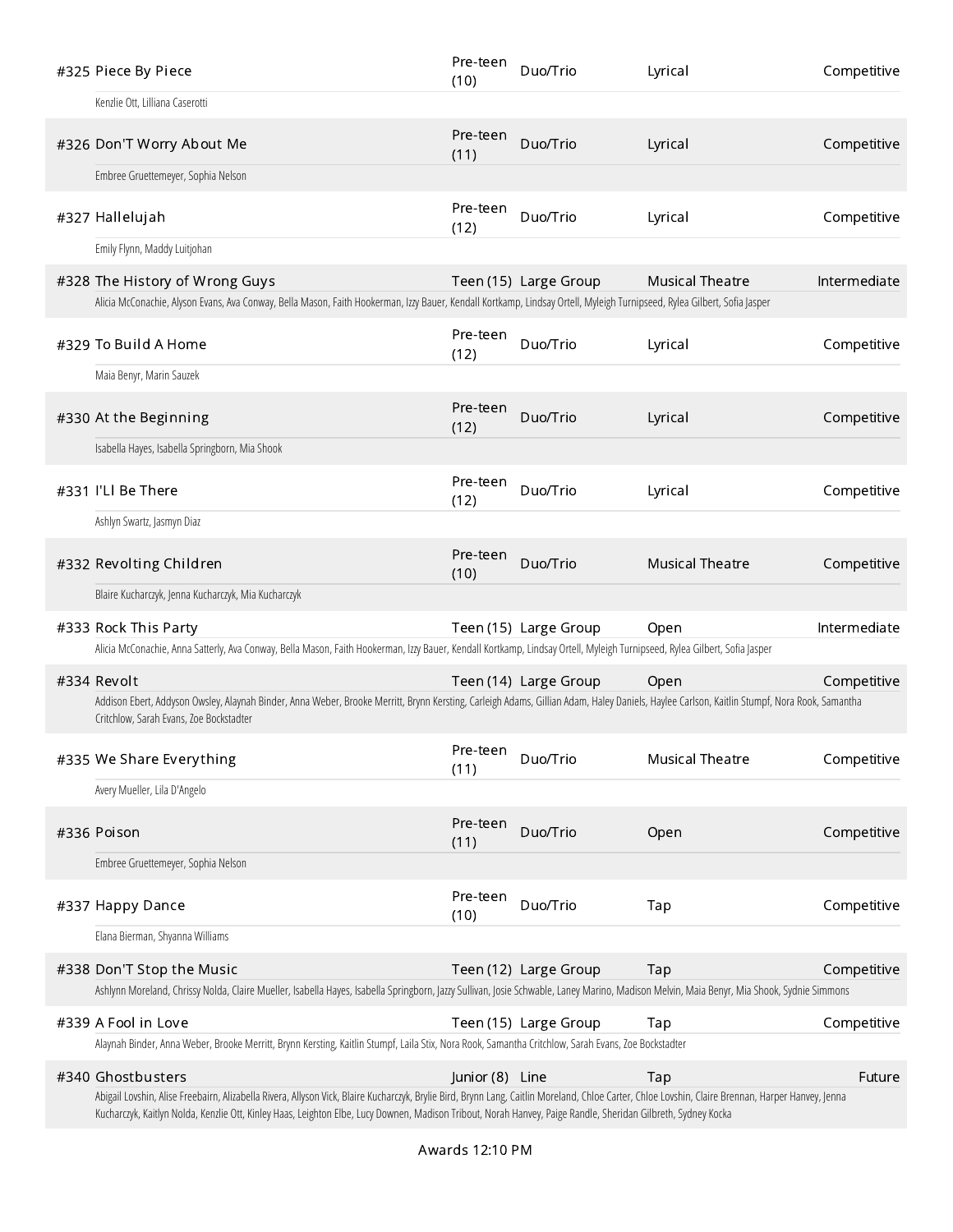#### Session: Sunday Session 2 - Competition Starts 1:10 PM

| #341 Evanesce                                                                                                                                                                                                                                                                                                | Senior<br>(15)   | Small Group | Contemporary | Competitive  |
|--------------------------------------------------------------------------------------------------------------------------------------------------------------------------------------------------------------------------------------------------------------------------------------------------------------|------------------|-------------|--------------|--------------|
| Addyson Owsley, Alaynah Binder, Anna Weber, Gillian Adam, Haley Daniels, Leah Geil, Liza Catlin, Nora Rook                                                                                                                                                                                                   |                  |             |              |              |
| #342 Live It Up                                                                                                                                                                                                                                                                                              | Senior<br>(15)   | Small Group | Funk/Hip Hop | Competitive  |
| Elyssa Vitale, Josie Schwable, Katy Wambold, Laney Marino, Mackenzie Branson, Madelyn Zittel, Madison Melvin, Sabrina Meister                                                                                                                                                                                |                  |             |              |              |
| #343 Diamonds                                                                                                                                                                                                                                                                                                | Pre-teen<br>(9)  | Large Group | Jazz         | Future       |
| Audrey Neifert, Brooklyn Vitale, Casey Lopinot, Kennedy Karasek, Kinsley Marchand, Layla Johnson, Raylyn Mudra, Remi Stegman, Ryleigh Bader, Rylie Palazzolo, Zella Wicks                                                                                                                                    |                  |             |              |              |
| #344 Shoeless Joe                                                                                                                                                                                                                                                                                            | Pre-teen<br>(9)  | Large Group | Open         | Future       |
| Aubree Sheppard, Axell Cook, Brianna Shorts, Brooklyn Shorts, Cecilia White, Hadley Martell, Karina Marshall, Lexi Cook, Lilah Keesey, Maddey Molitor, Molly Lockey, Reagan Parenzuela, Shaelyn<br>McDaniel                                                                                                  |                  |             |              |              |
| #345 Sandman                                                                                                                                                                                                                                                                                                 | Pre-teen<br>(9)  | Large Group | Contemporary | Intermediate |
| Ava Champion, Avery Boucher, Avery Mueller, Chloe Dyke, Eleanor Coonce, Elizabeth Melchor-Fendi, Harper Ebert, Kate Mueller, Layla Graue, Zoe Miller                                                                                                                                                         |                  |             |              |              |
| #346 Girl Party                                                                                                                                                                                                                                                                                              | Pre-teen<br>(9)  | Large Group | Funk/Hip Hop | Intermediate |
| Alizabella Rivera, Aubrey Luchtefeld, Brylie Bird, Brynn Lang, Elana Bierman, Jazzy Sullivan, Kinley Haas, Lexie Kocka, Lilliana Caserotti, Madyson Whitaker, Makenna Esker, Shyanna Williams, Taylor<br>Poirot                                                                                              |                  |             |              |              |
| #347 Cell Block                                                                                                                                                                                                                                                                                              | Senior<br>(15)   | Small Group | Jazz         | Competitive  |
| Amariss Mueller, Elyssa Vitale, Grace Vitale, Laney Marino, Mackenzie Branson, Sabrina Meister                                                                                                                                                                                                               |                  |             |              |              |
| #348 The Lady Is A Vamp                                                                                                                                                                                                                                                                                      | Senior<br>(14)   | Small Group | Jazz         | Competitive  |
| Addyson Owsley, Alaynah Binder, Gillian Adam, Haley Daniels, Kaitlin Stumpf, Liza Catlin, Nora Rook, Samantha Critchlow                                                                                                                                                                                      |                  |             |              |              |
| #349 Heaven Is A Place On Earth                                                                                                                                                                                                                                                                              | Pre-teen<br>(9)  | Large Group | Lyrical      | Future       |
| Audrey Neifert, Brooklyn Vitale, Casey Lopinot, Kinsley Marchand, Layla Johnson, Raylyn Mudra, Remi Stegman, Ryleigh Bader, Rylie Palazzolo, Zella Wicks                                                                                                                                                     |                  |             |              |              |
| #350 Sound of Surviving                                                                                                                                                                                                                                                                                      | Pre-teen<br>(11) | Large Group | Lyrical      | Intermediate |
| Ava Brockman, Embree Gruettemeyer, Gracyn Harris, Layla Martell, Mireya Heppermann, Olivia Jasper, Olivia Perry, Quinn Lockey, Sarah Starrett, Shannon McDaniel, Sophia Nelson                                                                                                                               |                  |             |              |              |
| #351 Ice Cream Drip                                                                                                                                                                                                                                                                                          | Pre-teen<br>(10) | Large Group | Funk/Hip Hop | Intermediate |
| Annaliese Glenn, Ashlyn Deuser, Avery Boucher, Avery Mueller, Deyton Kette, Eleanor Coonce, Elizabeth Melchor-Fendi, Harper Ebert, Kate Mueller, Layla Graue, Lila D'Angelo, Marleigh Locastro,<br>Reagan Huebner, Rylee Carlson, Zoe Miller                                                                 |                  |             |              |              |
| #352 When Your Feet Dont Touch the Ground                                                                                                                                                                                                                                                                    | Pre-teen<br>(9)  | Large Group | Lyrical      | Intermediate |
| Abigail Lovshin, Alise Freebairn, Alizabella Rivera, Alyssa Moore, Anna Czerniejewski, Avery Bahr, Bella Zimmerly, Blaire Kucharczyk, Brynn Lang, Chloe Lovshin, Gianna Mueth, Harper Hanvey, Jenna<br>Kucharczyk, Kinley Haas, Leighton Elbe, Lucy Downen, Madison Tribout, Paige Randle, Sheridan Gilbreth |                  |             |              |              |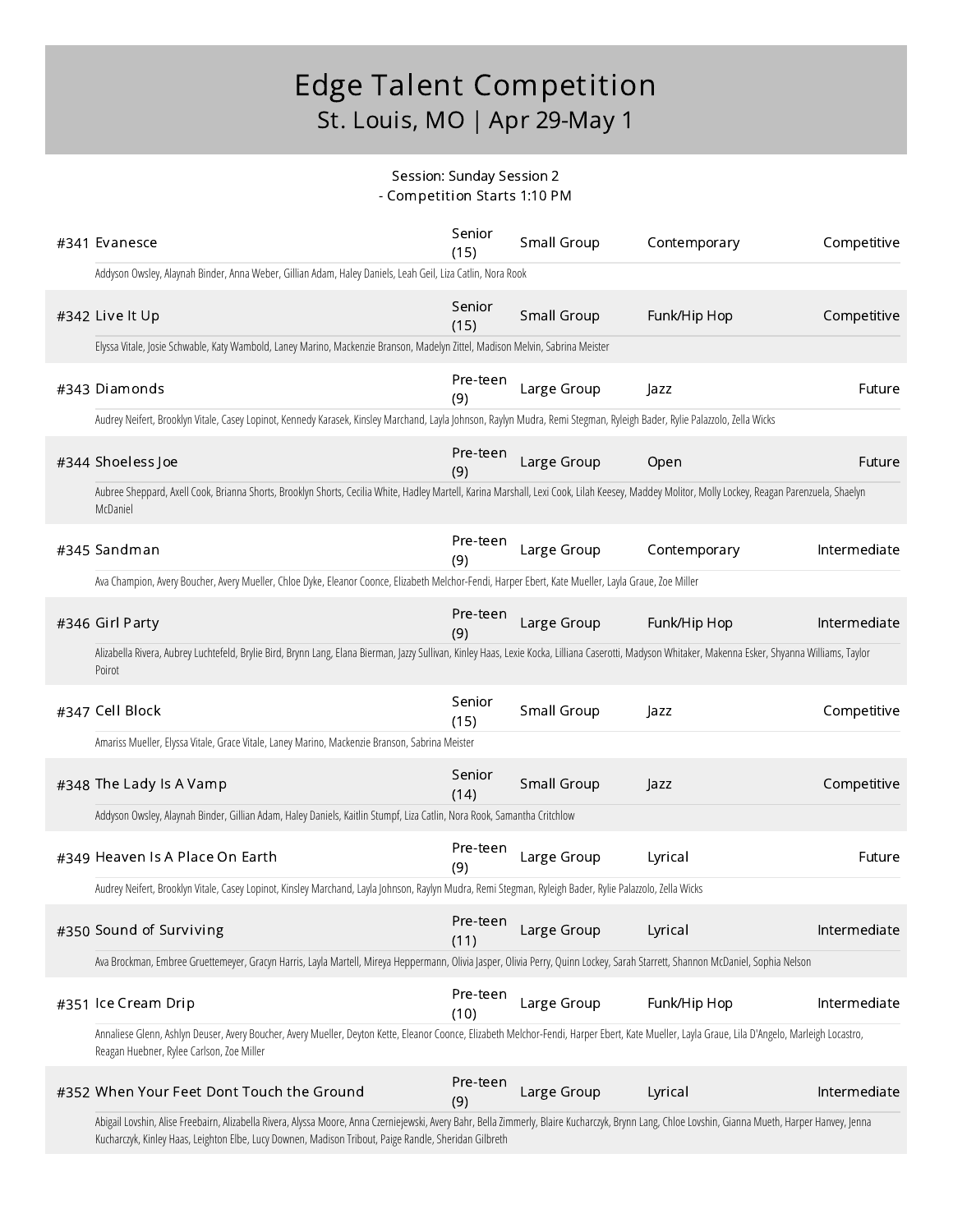| #353 Seasons of Love                                                                                                                                                                                                                                                                                       | Senior<br>(14)   | Small Group            | Tap                    | Competitive  |
|------------------------------------------------------------------------------------------------------------------------------------------------------------------------------------------------------------------------------------------------------------------------------------------------------------|------------------|------------------------|------------------------|--------------|
| Amariss Mueller, Cailynn Mueth, Claire Mueller, Jazzy Sullivan, Mackenzie Branson, Marin Sauzek                                                                                                                                                                                                            |                  |                        |                        |              |
| #354 Trip A Little Light                                                                                                                                                                                                                                                                                   | Pre-teen<br>(11) | Large Group            | <b>Musical Theatre</b> | Intermediate |
| Abby Dintelman, Adaliz Delatour, Anya Reed, Aubrey Luchtefeld, Chrissy Nolda, Ella Vosse, Isabella Springborn, Kayleigh Whitaker, Kenley Joggerst, Kenzlie Ott, Lexie Kocka, Lilly Thompson, Madison<br>Ross, Makenna Esker, Peyton Foppe, Riaynn Pellman, Shyanna Williams, Sydnie Simmons, Taylor Poirot |                  |                        |                        |              |
| #355 Turn To Stone                                                                                                                                                                                                                                                                                         | Pre-teen<br>(10) | Large Group            | Open                   | Intermediate |
| Anabella Heintzelman, Aubree Sheppard, Embree Gruettemeyer, Hadley Martell, Layla Martell, Maddey Molitor, Molly Lockey, Olivia Jasper, Olivia Perry, Quinn Lockey, Reagan Parenzuela, Sophia<br>Nelson                                                                                                    |                  |                        |                        |              |
| #356 Not Forgotten                                                                                                                                                                                                                                                                                         | Pre-teen<br>(11) | Large Group            | Contemporary           | Competitive  |
| Alyssa Bottom, Ana Cotto, Ava Klostermann, Ellie Jolliff, Emily Flynn, Maddy Luitjohan, Madi Durbin, Makenna Sexton, Mallory Blume, Ryanne Lutz                                                                                                                                                            |                  |                        |                        |              |
| #357 Telephone                                                                                                                                                                                                                                                                                             | Pre-teen<br>(11) | Large Group            | Jazz                   | Competitive  |
| Abigail Smythe, Annaliese Glenn, Ashlyn Deuser, Avery Mueller, Chloe Dyke, Elizabeth Melchor-Fendi, Ella Sitarski, Harper Ebert, Lila D'Angelo, Marleigh Locastro, Reagan Huebner, Zoe Miller                                                                                                              |                  |                        |                        |              |
| #358 Fire Under My Feet                                                                                                                                                                                                                                                                                    | Pre-teen<br>(11) | Large Group            | Tap                    | Intermediate |
| Abby Dintelman, Alyssa Moore, Avery Bahr, Bella Zimmerly, Ella Vosse, Isabella Springborn, Kayleigh Whitaker, Lexie Kocka, Makenna Esker, Peyton Foppe, Sydnie Simmons, Taylor Poirot                                                                                                                      |                  |                        |                        |              |
| #359 Phantom of the Opera                                                                                                                                                                                                                                                                                  | Senior<br>(14)   | Small Group            | Tap                    | Competitive  |
| Amariss Mueller, Cailynn Mueth, Claire Mueller, Jazzy Sullivan, Josie Schwable, Mackenzie Branson, Madison Melvin, Marin Sauzek                                                                                                                                                                            |                  |                        |                        |              |
|                                                                                                                                                                                                                                                                                                            |                  |                        |                        |              |
| #360   Believe                                                                                                                                                                                                                                                                                             | Pre-teen<br>(9)  | Large Group            | Lyrical                | Competitive  |
| Aleah Walter, Ellerey Eberwein, Grace Cramer, Hayley Hipskind, Isa Cotto, Kerigan Athmer, Leah Ammann, Olivia Herderhorst, Peyton Seger, Reagan Rutz, Sunny Miller                                                                                                                                         |                  |                        |                        |              |
| #361 Cookin' in the Kitchen                                                                                                                                                                                                                                                                                | Pre-teen<br>(10) | Large Group            | Tap                    | Competitive  |
| Ashlyn McConnell, Ashlyn Swartz, Benjamyn Diaz, Harper Couts, Haysel Avis, Jasmyn Diaz, Jazsneelia Harding, Julia Scoles, Keira McConnell, Kimber Couts, Lynnex Mothersbaugh, Madison Huey,<br>Maycee Wray, Onlee Avis, Tyler Zunker                                                                       |                  |                        |                        |              |
| #362 Run the Night                                                                                                                                                                                                                                                                                         | Pre-teen<br>(11) | Large Group            | Jazz                   | Competitive  |
| Alyssa Bottom, Ana Cotto, Ava Klostermann, Ellie Jolliff, Emily Flynn, Maddy Luitjohan, Madi Durbin, Makenna Sexton, Mallory Blume, Ryanne Lutz                                                                                                                                                            |                  |                        |                        |              |
| #363 Goddess of the Hunt                                                                                                                                                                                                                                                                                   | Pre-teen<br>(10) | Large Group            | Acro/Gymnastics        | Competitive  |
| Adaliz Delatour, Aubrey Luchtefeld, Bella Zimmerly, Blaire Kucharczyk, Isabella Springborn, Jazzy Sullivan, Kenzlie Ott, Madyson Whitaker, Mia Shook, Shyanna Williams                                                                                                                                     |                  |                        |                        |              |
| #364 Perm                                                                                                                                                                                                                                                                                                  | Senior<br>(16)   | Small Group            | Tap                    | Competitive  |
| Alaynah Binder, Anna Weber, Brooke Merritt, Brynn Kersting, Kaitlin Stumpf, Nora Rook, Samantha Critchlow, Zoe Bockstadter                                                                                                                                                                                 |                  |                        |                        |              |
| #365 Time To Dance<br>Allyson Vick, Audrey Harris, Brylie Bird, Caitlin Moreland, Claire Brennan, Harper King, Kaitlyn Nolda, Kylee Kirchner, Norah Hanvey, Saivi Patel, Sydney Kocka                                                                                                                      |                  | Junior (7) Large Group | Character              | Future       |
| #366 Let's Bounce                                                                                                                                                                                                                                                                                          |                  | Junior (8) Large Group | Funk/Hip Hop           | Future       |
| Aubree Sheppard, Axell Cook, Brianna Shorts, Brooklyn Shorts, Cecilia White, Hadley Martell, Lexi Cook, Lilah Keesey, Maddey Molitor, Molly Lockey, Reagan Parenzuela, Shaelyn McDaniel                                                                                                                    |                  |                        |                        |              |
| #367 Knock On Wood                                                                                                                                                                                                                                                                                         | Pre-teen<br>(9)  | Large Group            | Jazz                   | Competitive  |

Abigail Lovshin, Alizabella Rivera, Aubrey Luchtefeld, Elana Bierman, Jenna Kucharczyk, Kenzlie Ott, Lilliana Caserotti, Madyson Whitaker, Mia Kucharczyk, Shyanna Williams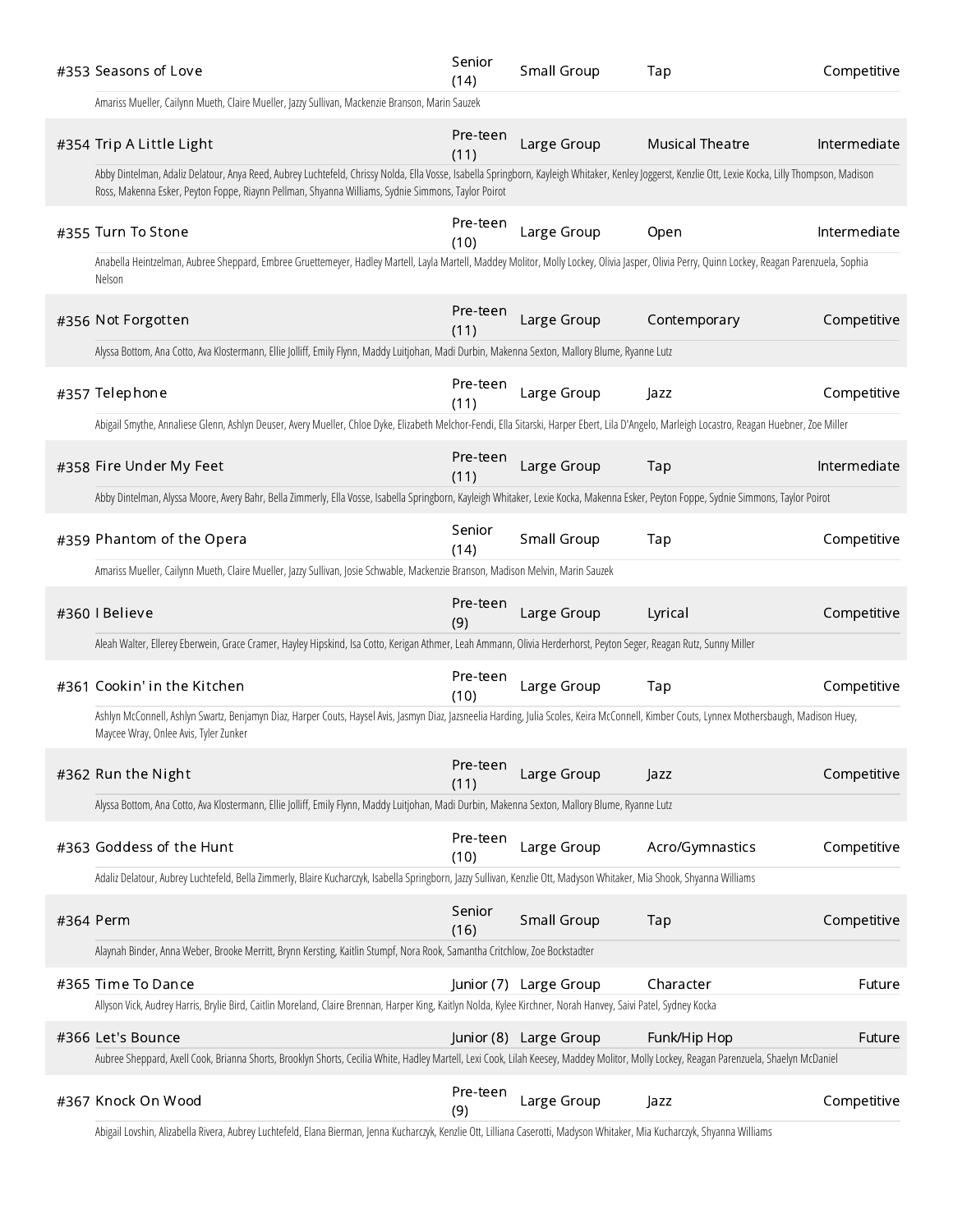|          | #368 Conga Cuties<br>Amelia Melchor-Fendi, Avery Boucher, Brayleigh Austin, Deyton Kette, Eleanor Coonce, Faith Day, Harper Elmendorf, Heidi Breen, Karli Greco, Kate Mueller, Liliana Giganti, Tinleigh Austin                                                                                                                                                                               |                 | Junior (7) Large Group | <b>Jazz</b>            | Future       |
|----------|-----------------------------------------------------------------------------------------------------------------------------------------------------------------------------------------------------------------------------------------------------------------------------------------------------------------------------------------------------------------------------------------------|-----------------|------------------------|------------------------|--------------|
|          | #369 Rockstar                                                                                                                                                                                                                                                                                                                                                                                 |                 | Junior (7) Large Group | Jazz                   | Future       |
|          | Allyson Vick, Audrey Harris, Brylie Bird, Caitlin Moreland, Claire Brennan, Harper King, Joy Rhodes, Kaitlyn Nolda, Kylee Kirchner, Norah Hanvey, Saivi Patel, Sydney Kocka                                                                                                                                                                                                                   |                 |                        |                        |              |
|          | #370 Good Day!                                                                                                                                                                                                                                                                                                                                                                                |                 | Junior (8) Large Group | Funk/Hip Hop           | Competitive  |
|          | Ellerey Eberwein, Hattie Branson, Hayley Hipskind, Isa Cotto, Kerigan Athmer, Leah Ammann, Lila Beiser, Olivia Herderhorst, Peyton Seger, Reagan Rutz, Sunny Miller                                                                                                                                                                                                                           |                 |                        |                        |              |
|          | #371 Imagine<br>Avery Maurer, Cayden Veal, Charlotte Wicks, Cora Adkins, Hadley Riggs, Lively Vachalek, Madeline Barge, Madelynn Preville, Mila Tatalovich, Perri Harwood, Rory Wicks                                                                                                                                                                                                         | Junior (7)      | Large Group            | Lyrical                | Future       |
|          |                                                                                                                                                                                                                                                                                                                                                                                               |                 |                        |                        |              |
|          | #372 Big Finish                                                                                                                                                                                                                                                                                                                                                                               | Pre-teen<br>(9) | Large Group            | <b>Musical Theatre</b> | Competitive  |
|          | Abigail Lovshin, Alizabella Rivera, Aubrey Luchtefeld, Elana Bierman, Jenna Kucharczyk, Kinley Haas, Leighton Elbe, Lilliana Caserotti, Madyson Whitaker, Mia Kucharczyk, Paige Randle, Shyanna<br>Williams                                                                                                                                                                                   |                 |                        |                        |              |
|          | #373 The Climb                                                                                                                                                                                                                                                                                                                                                                                | lunior (6)      | Large Group            | Lyrical                | Future       |
|          | Amelia Melchor-Fendi, Cora Stix, Deyton Kette, Faith Day, Harper Elmendorf, Heidi Breen, Karli Greco, Liliana Giganti, Tinleigh Austin, Vivyani Rose                                                                                                                                                                                                                                          |                 |                        |                        |              |
|          | #374 Nelly                                                                                                                                                                                                                                                                                                                                                                                    | Senior<br>(16)  | Large Group            | Funk/Hip Hop           | Intermediate |
|          | Alicia McConachie, Alyson Evans, Ava Conway, Bella Mason, Faith Hookerman, Kendall Kortkamp, Lindsay Ortell, Myleigh Turnipseed, Rylea Gilbert, Sofia Jasper                                                                                                                                                                                                                                  |                 |                        |                        |              |
|          | #375 Pirate Party                                                                                                                                                                                                                                                                                                                                                                             | Junior (6)      | Duo/Trio               | Character              | Future       |
|          | Allyson Vick, Kaitlyn Nolda, Norah Hanvey                                                                                                                                                                                                                                                                                                                                                     |                 |                        |                        |              |
|          | #376 Pinkatastic<br>Chloe Lovshin, Emerson O'Neill                                                                                                                                                                                                                                                                                                                                            | Junior (5)      | Duo/Trio               | Jazz                   | Future       |
|          |                                                                                                                                                                                                                                                                                                                                                                                               |                 |                        |                        |              |
| #377 Abc | Claire Winet, Hadley Hipskind                                                                                                                                                                                                                                                                                                                                                                 | Junior (6)      | Duo/Trio               | Jazz                   | Future       |
|          | #378 Bff'S                                                                                                                                                                                                                                                                                                                                                                                    | Junior (6)      | Duo/Trio               | <b>Jazz</b>            | Future       |
|          | Cora Stix, Faith Day, Tinleigh Austin                                                                                                                                                                                                                                                                                                                                                         |                 |                        |                        |              |
|          | #379 Bibbity Bobbity Boo                                                                                                                                                                                                                                                                                                                                                                      | Junior (8)      | Duo/Trio               | Jazz                   | Future       |
|          | Harper Hanvey, Lucy Downen                                                                                                                                                                                                                                                                                                                                                                    |                 |                        |                        |              |
|          | #380 My Boyfriends Back                                                                                                                                                                                                                                                                                                                                                                       | Junior (8)      | Duo/Trio               | Jazz                   | Future       |
|          | Aubree Sheppard, Reagan Parenzuela                                                                                                                                                                                                                                                                                                                                                            |                 |                        |                        |              |
|          | #381 My Boyfriends Back<br>Charlotte Wicks, Mila Tatalovich, Rory Wicks                                                                                                                                                                                                                                                                                                                       | Junior (8)      | Duo/Trio               | Jazz                   | Future       |
|          | #382 Amigas Cheetahs                                                                                                                                                                                                                                                                                                                                                                          | Junior (8)      | Duo/Trio               | Jazz                   | Future       |
|          | Brylie Bird, Claire Brennan                                                                                                                                                                                                                                                                                                                                                                   |                 |                        |                        |              |
|          | #383 I'm A Lady                                                                                                                                                                                                                                                                                                                                                                               | Junior (8)      | Duo/Trio               | Jazz                   | Future       |
|          | Janie Peters, Madelynn Powelson                                                                                                                                                                                                                                                                                                                                                               |                 |                        |                        |              |
|          | #384 Believe                                                                                                                                                                                                                                                                                                                                                                                  | Junior (8)      | Duo/Trio               | Lyrical                | Future       |
|          | Haley Dury, Peyton Bardley, Trinity Taylor                                                                                                                                                                                                                                                                                                                                                    |                 |                        |                        |              |
|          | #385 Miss Independent<br>Abigail Smythe, Addison Ebert, Addyson Owsley, Aurie Glenn, Avery Murphy, Brynn Kersting, Carleigh Adams, Ella Blanchard, Ella Sitarski, Ellie Lewis, Emma Welton, Haley Daniels, Haylee Carlson,<br>Laila Stix, Lana Sheppard, Liza Catlin, Madison Baughn, Madison Maetten, Nora Rook, Sarah Evans, Sophie Kowalski, Tamila Palchak, Zoe Bockstadter               | Teen (13) Line  |                        | Jazz                   | Competitive  |
|          | #386 Wepa                                                                                                                                                                                                                                                                                                                                                                                     | Teen (14) Line  |                        | Jazz                   | Competitive  |
|          | Amariss Mueller, Ashlynn Moreland, Chrissy Nolda, Claire Mueller, Ella Vosse, Elyssa Vitale, Emma Schutzenhofer, Grace Vitale, Jazzy Sullivan, Josie Schwable, Katy Wambold, Kenley Joggerst, Laney<br>Marino, Lexie Kocka, Mackenzie Branson, Maddie Karfs, Madelyn Zittel, Madison Melvin, Maia Benyr, Makenna Esker, Mia Shook, Sabrina Meister, Sara Crook, Sydnie Simmons, Taylor Poirot |                 |                        |                        |              |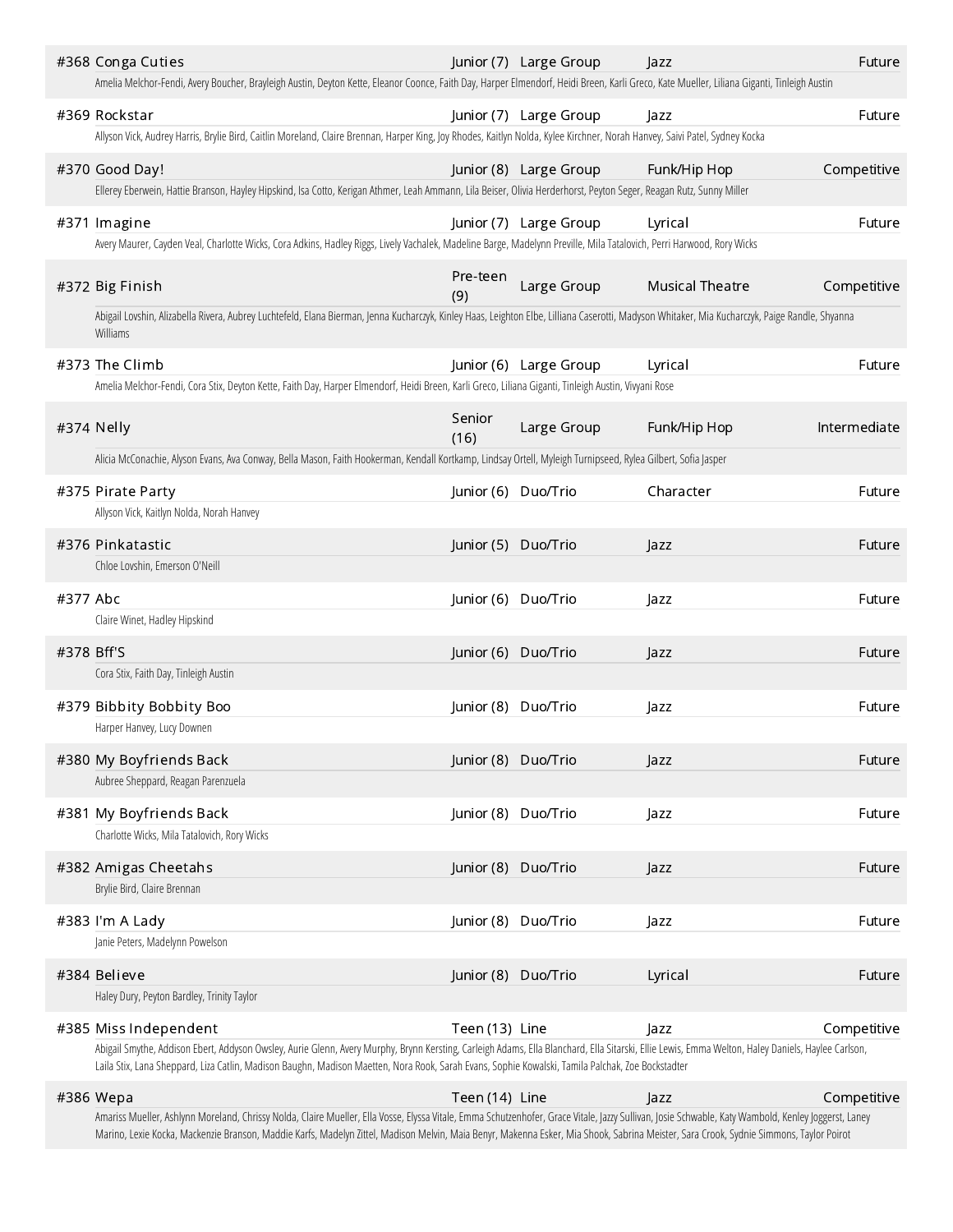| #387 Tight Rope<br>Lively Vachalek, Megan Lawson                                                                                                                                                                                                                                                                                                                                                                             | Junior (6) Duo/Trio |          | Tap          | Future       |
|------------------------------------------------------------------------------------------------------------------------------------------------------------------------------------------------------------------------------------------------------------------------------------------------------------------------------------------------------------------------------------------------------------------------------|---------------------|----------|--------------|--------------|
| #388 Think Pink<br>Harper Couts, Kimber Couts                                                                                                                                                                                                                                                                                                                                                                                | Junior (8) Duo/Trio |          | Jazz         | Intermediate |
| #389 Give It Up<br>Abigail Lovshin, Alizabella Rivera                                                                                                                                                                                                                                                                                                                                                                        | Junior (8) Duo/Trio |          | Jazz         | Intermediate |
| #390 Hit the Road Jack<br>Elena Martinez, Trinity Taylor                                                                                                                                                                                                                                                                                                                                                                     | Junior (8) Duo/Trio |          | Jazz         | Intermediate |
| #391 Give ME Love<br>Anya Reed, Ashlynn Moreland, Aubrey Lake, Chrissy Nolda, Claire Mueller, Ella Vosse, Elyssa Vitale, Emma Schutzenhofer, Grace Vitale, Isabella Hayes, Isabella Springborn, Jazzy Sullivan, Josie<br>Schwable, Katy Wambold, Kayleigh Whitaker, Kenley Joggerst, Laney Marino, Mackenzie Branson, Maddie Karfs, Madelyn Zittel, Madison Melvin, Madison Ross, Maia Benyr, Sabrina Meister, Sara<br>Crook | Teen (14) Line      |          | Contemporary | Competitive  |
| #392 Turning Page<br>Faith Hookerman, Lindsay Ortell, Rylea Gilbert                                                                                                                                                                                                                                                                                                                                                          | Senior<br>(16)      | Duo/Trio | Contemporary | Intermediate |
| #393 Gone, Gone, Gone                                                                                                                                                                                                                                                                                                                                                                                                        | Senior<br>(17)      | Duo/Trio | Contemporary | Intermediate |
| Alicia McConachie, Kendall Kortkamp<br>#394 Mambo Cabana<br>Benjamyn Diaz, Keira McConnell                                                                                                                                                                                                                                                                                                                                   | Junior (8)          | Duo/Trio | Jazz         | Competitive  |
| #395 Vogue                                                                                                                                                                                                                                                                                                                                                                                                                   | Senior<br>(16)      | Duo/Trio | Jazz         | Intermediate |
| Madeleine Cerneka, Molly Phillips, Sarah Harrison<br>#396 Hiccup                                                                                                                                                                                                                                                                                                                                                             | Senior<br>(16)      | Duo/Trio | Jazz         | Intermediate |
| Faith Hookerman, Rylea Gilbert<br>#397 Hope Your Ok                                                                                                                                                                                                                                                                                                                                                                          | Senior<br>(16)      | Duo/Trio | Contemporary | Competitive  |
| Grace Vitale, Sabrina Meister<br>#398 Umbrella<br>Amariss Mueller, Josie Schwable                                                                                                                                                                                                                                                                                                                                            | Senior<br>(16)      | Duo/Trio | Tap          | Competitive  |

Studio & Session Awards 5:20 PM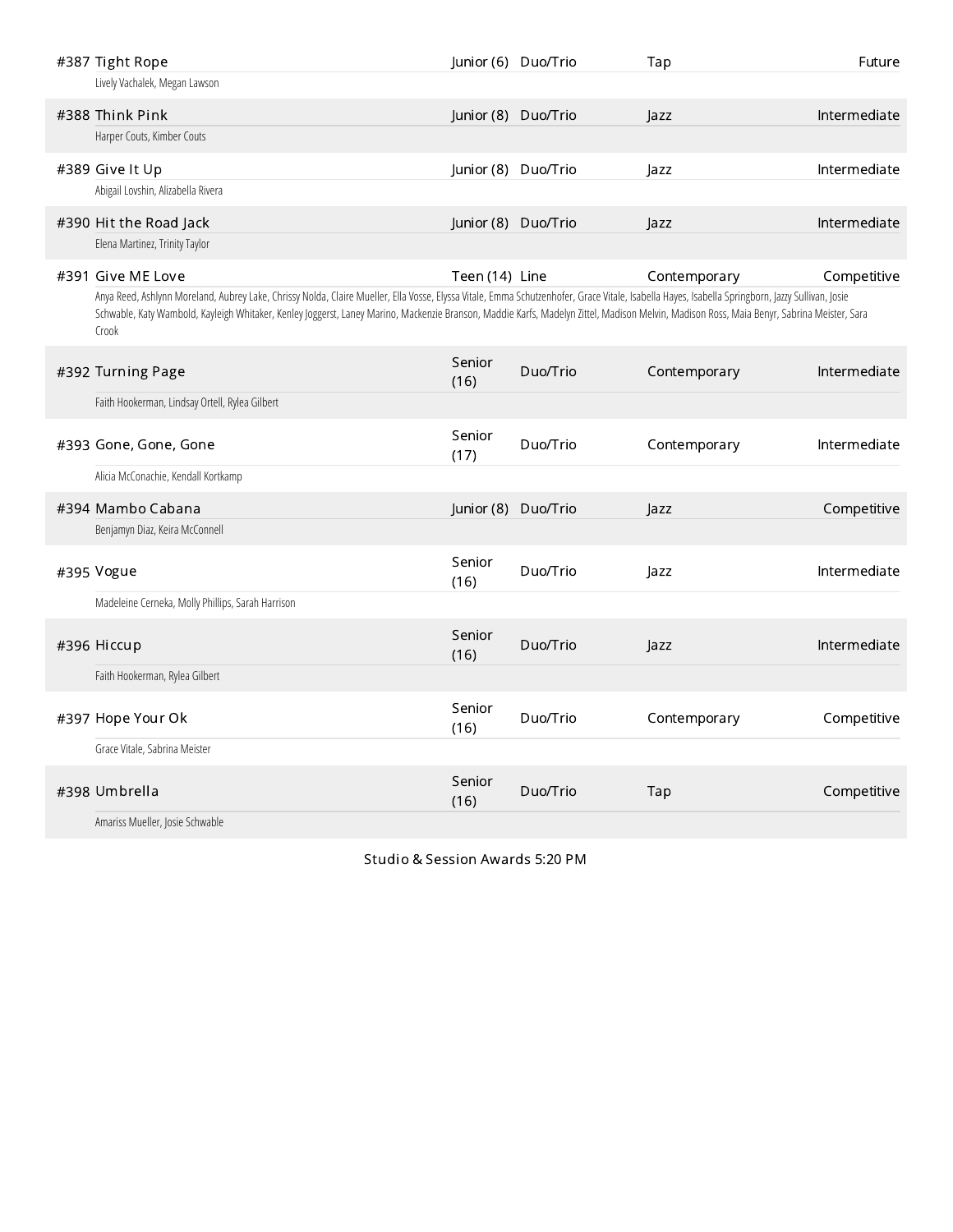#### Session: Sunday Session 3 - Competition Starts 7:20

| #399 Castle (Megan Kyriacou)                         | Senior<br>(16) | Solo | Contemporary              | Future       |
|------------------------------------------------------|----------------|------|---------------------------|--------------|
| #400 Slide (Maddie Karfs)                            | Senior<br>(17) | Solo | Contemporary              | Future       |
| #401 A World of 100 (Jamie Diller)                   | Senior<br>(16) | Solo | Contemporary              | Intermediate |
| #402 I'm Fine (Alyssa Vincent)                       | Senior<br>(16) | Solo | Contemporary              | Intermediate |
| #403 Shelter (Sara Crook)                            | Senior<br>(16) | Solo | Contemporary              | Intermediate |
| #404 Can'T Help Falling in Love (Alicia McConachie)  | Senior<br>(18) | Solo | Contemporary              | Intermediate |
| #405 Don'T Give Up On Me (Lindsay Ortell)            | Senior<br>(16) | Solo | Lyrical                   | Intermediate |
| #406 Hard Sometimes (Jamie Diller)                   | Senior<br>(16) | Solo | Open                      | Intermediate |
| #407 Rush (Alyson Evans)                             | Senior<br>(18) | Solo | Lyrical                   | Intermediate |
| #408 Come Back Home (Kendall Kortkamp)               | Senior<br>(17) | Solo | Open                      | Intermediate |
| #409 You Do You (Gracie Simone)                      | Senior<br>(16) | Solo | Tap                       | Intermediate |
| #410 Found (Sabrina Meister)                         | Senior<br>(16) | Solo | Contemporary              | Competitive  |
| #411 Unreciprocated (Grace Vitale)                   | Senior<br>(16) | Solo | Miss EDGE<br>Contemporary | Competitive  |
| #412 Achilles Come Down (Haley Daniels)              | Senior<br>(17) | Solo | Contemporary              | Competitive  |
| #413 Mein Herr (Jamie Diller)                        | Senior<br>(16) | Solo | <b>Musical Theatre</b>    | Intermediate |
| #414 If I (Nora Rook)                                | Senior<br>(17) | Solo | Contemporary              | Competitive  |
| #415 In Case You Don'T Live Forever (Alaynah Binder) | Senior<br>(17) | Solo | Contemporary              | Competitive  |
| #416 Older (Madelyn Zittel)                          | Senior<br>(18) | Solo | Contemporary              | Competitive  |